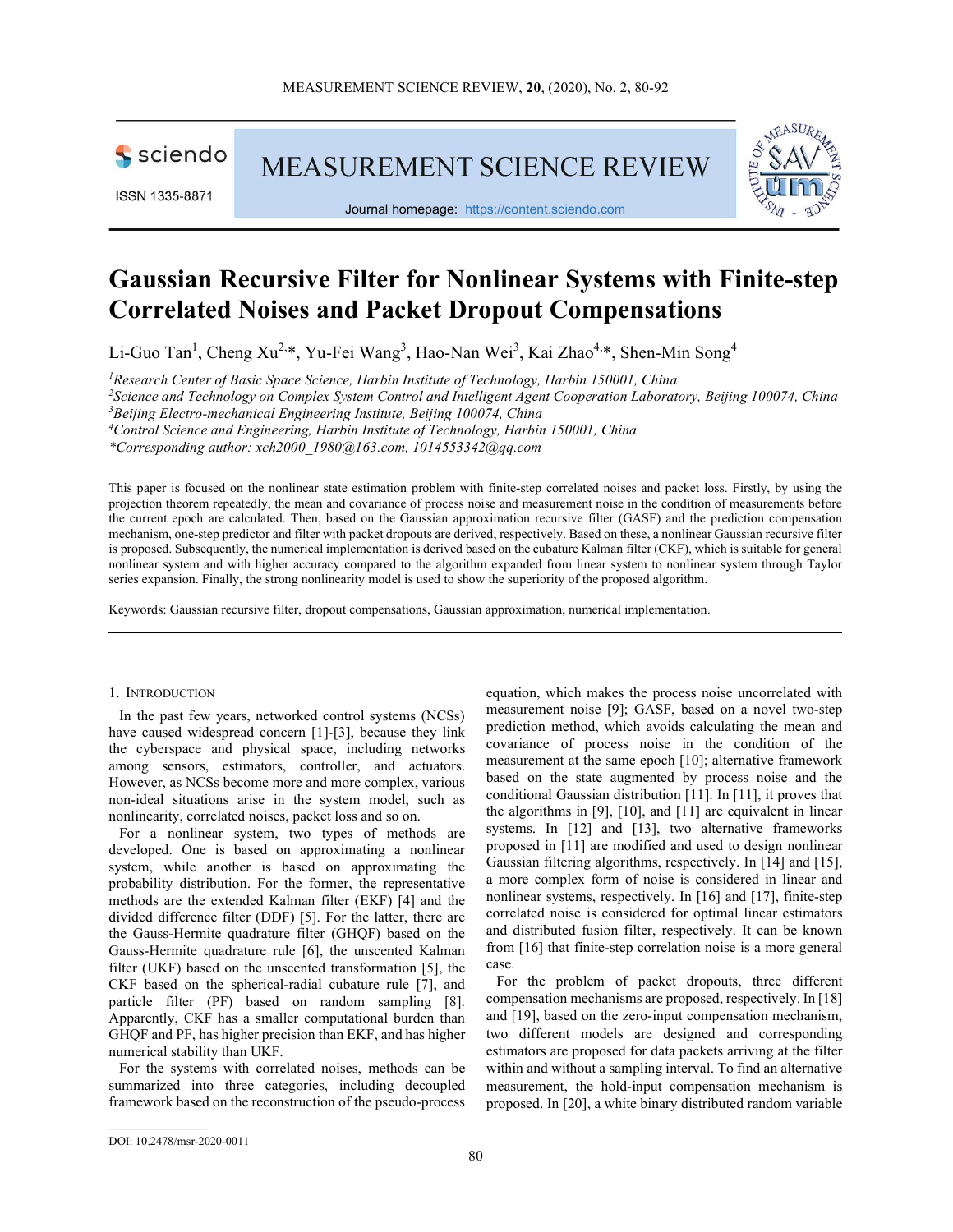is used to describe that the sensor measurement received by the data processing center is from the current or last epoch. In [21], due to the communication constraint, only one network node is allowed to gain access to a shared communication channel and the optimal weighting factor is introduced to describe this situation. However, the optimal weighting factor is not shown in [21], and an improved version of the compensation mechanism is given in [22], where the weighting factor is replaced by a matrix, and the simulation results show the superiority of [22] compared with [21]. For the reason that the latest information on measurements is not used in hold-input compensation, the prediction compensation mechanism is proposed and shows a better filtering effect. In [23], the predictor of a lost packet is used. In [16] and [24], based on the same compensation strategy, delayed measurements, finite-step correlated noises and packet loss are considered, respectively. In [25], fusion algorithms for systems with multi-sensor measurement are considered in which different sensors have different packet loss rates.

Since finite-step correlated noise is widely present in practical systems, and packet dropout is an inherent problem in NCSs, it is very necessary to design estimation methods for systems with finite-step correlated noises and packet loss. However, for such problems, there is no unified framework for nonlinear system in existing literatures. In this paper, considering finite-step correlated noises and packet loss for general nonlinear systems under the Gaussian framework, we derive the nonlinear Gaussian recursive filter. It is worth mentioning that other form correlated noises or the system without packet loss is a special case of this article. Example the step correlated noise is widely present in **Assumption 2:**  $x_i$  is the initial state and uncorrelated with practical systems, and packet dropouri is in inherent problems from the process and state dropouri cas

The rest of this paper is organized in the following order: The problem formulation is shown in Section 2. The main results are derived in Section 3. The numerical implementation is presented in Section 4. Section 5 gives the simulation result. The conclusion is shown in Section 6.

**Notation:**  $|\eta|$  denotes the absolute value of  $\eta$ .  $x_{k|k-n}$ represents the mathematical expectation of  $x_k$  in the condition of  $Y_{k-n}$ , where  $Y_{k-n} = L\{y_1, y_2, \dots, y_{k-n}\}\$ is a linear space spanned by  $y_1, y_2, \dots, y_{k-n}$ . For convenience, we define  $\tilde{f} - L\tilde{h}$   $\left| \int_{x_{kl}} = \tilde{f} \right|_{x_{kl}} - L\tilde{h} \left| \int_{x_{kl}} \right|$ , where,  $k$  and  $l$  take positive integers.  $\boldsymbol{a} \perp \boldsymbol{b}$  means that  $\boldsymbol{a}$  is uncorrelated with  $\boldsymbol{b}$ .

### 2. PROBLEM DESCRIPTION

Assuming the following nonlinear dynamic system with one-step compensation mechanism is considered:

$$
\boldsymbol{x}_{k+1} = \boldsymbol{f}\left(\boldsymbol{x}_{k}\right) + \boldsymbol{\Gamma}_{k}\boldsymbol{\omega}_{k} \tag{1}
$$

$$
z_k = h(x_k) + v_k \tag{2}
$$

$$
\mathbf{y}_k = \gamma_k \mathbf{z}_k + (1 - \gamma_k) \mathbf{z}_{k|k-1} \tag{3}
$$

where  $x_k \in R^n$  is the state,  $z_k \in R^m$  is the measurement,  $y_k \in \mathbb{R}^m$  is the measurement received by the data processing center. Nonlinear functions  $f$  and  $h$  have been obtained.  $\Gamma_k$  is a known constant matrix with suitable dimension.  $\gamma_k$ is a random variable satisfied with the Bernoulli distribution and with probability  $p(\gamma_k = 1) = E[\gamma_k] = \alpha_k$ ,  $E[\gamma_k \gamma_k] = E[\gamma_k] = \alpha_k, 0 \le \alpha_k \le 1$ .  $y_k = \gamma_k z_k + (1 - \gamma_k) z_{k|k-1}$  (3)<br>
where  $x_k \in R^n$  is the state,  $z_k \in R^m$  is the measurement,<br>  $y_k \in R^m$  is the measurement received by the data processing<br>
center. Nonlinear functions  $f$  and  $h$  have been obtained.<br>  $\Gamma_k$ 

**Assumption 1:**  $\boldsymbol{\omega}_k \in \mathbb{R}^p$  and  $\boldsymbol{\omega}_k \in \mathbb{R}^m$  are the process and measurement noises with zero mean and satisfied with

$$
E[\boldsymbol{\omega}_{k}\boldsymbol{\omega}_{k-n}^{T}] = Q_{n}, E[\boldsymbol{\omega}_{k}\boldsymbol{\omega}_{k-n}^{T}] = R_{n}
$$
  
\n
$$
E[\boldsymbol{\omega}_{k}\boldsymbol{\omega}_{k-n}^{T}] = S_{n}, k \ge |n|
$$
 (4)

where  $|n| = 0, 1, \dots, N_0$ .  $Q_{-n} = Q_n^T$ ,  $R_{-n} = R_n^T$ .

**Assumption 2:**  $x_0$  is the initial state and uncorrelated with the process and measurement noises and satisfied with

In this paper, our goal is mainly to design the Gaussian filter for the state  $x$  in the presence of finite-step correlated noises and packet loss, namely

$$
\mathbf{x}_{k+1|k+1} = E\left[\mathbf{x}_{k+1} | \mathbf{Y}_{k+1}\right] \n\mathbf{P}_{k+1|k+1} = E\left[\left(\mathbf{x}_{k+1} - \mathbf{x}_{k+1|k+1}\right)\left(\mathbf{x}_{k+1} - \mathbf{x}_{k+1|k+1}\right)^T | \mathbf{Y}_{k+1}\right]
$$

#### 3. GAUSSIAN RECURSIVE FILTER DESIGN

For the sake of clarity, the derivation process of the filter is divided into the following three lemmas and two theorems.

Lemma 1: For system (1)-(3) and based on the Assumption 1, the innovation  $\boldsymbol{\varepsilon}_{k+1}$  can be described by

$$
\boldsymbol{\varepsilon}_{k+1} = \boldsymbol{y}_{k+1} - \int \boldsymbol{h}(\boldsymbol{x}_{k+1}) N_{k+1|k}^{x} d\boldsymbol{x}_{k+1} - \boldsymbol{v}_{k+1|k} \tag{5}
$$

The corresponding covariance is as follows:

**PROS3ARY RECKSIVE FILER BESOR**  
\nthe sake of clarity, the derivation process of the filter is  
\nded into the following three lemmas and two theorems.  
\n**nma 1:** For system (1)-(3) and based on the Assumption  
\nie innovation 
$$
\mathbf{\varepsilon}_{k+1}
$$
 can be described by  
\n
$$
\mathbf{\varepsilon}_{k+1} = \mathbf{y}_{k+1} - \int \mathbf{h}(\mathbf{x}_{k+1}) N_{k+1|k}^x d\mathbf{x}_{k+1} - \mathbf{v}_{k+1|k}
$$
(5)  
\nne corresponding covariance is as follows:  
\n
$$
\mathbf{Q}_{k+1}^c = \alpha_{k+1} \int \tilde{\mathbf{h}} \Big|_{\mathbf{x}_{k+1|k}} \left( \tilde{\mathbf{h}} \Big|_{\mathbf{x}_{k+1|k}} \right)^T N_{k+1|k}^x d\mathbf{x}_{k+1} + \alpha_{k+1} \mathbf{P}_{k+1|k}^{UU}
$$
  
\n
$$
+ \alpha_{k+1} \int \tilde{\mathbf{h}} \Big|_{\mathbf{x}_{k+1|k}} \tilde{\mathbf{v}}_{k+1|k}^T N_{k+1|k}^{XU} d\Big|_{\mathbf{v}_{k+1}}^{\mathbf{x}_{k+1}} \Big]
$$
(6)  
\n
$$
+ \alpha_{k+1} \Big( \int \tilde{\mathbf{h}} \Big|_{\mathbf{x}_{k+1|k}} \tilde{\mathbf{v}}_{k+1|k}^T N_{k+1|k}^{XU} d\Big|_{\mathbf{v}_{k+1}}^{\mathbf{x}_{k+1}} \Big)^T
$$
  
\nre,  
\n
$$
\mathbf{u}_k = N \Big( \mathbf{x}_{k+1}^T \mathbf{x}_{k+1|k}, \mathbf{P}_{k+1|k}^T \Big)
$$
  
\n
$$
= N \Big[ \mathbf{x}_{k+1}^T \Big] \cdot \Big[ \mathbf{x}_{k+1|k}^T \Big] \cdot \Big[ \mathbf{P}_{k+1|k}^{XU} \Big] \cdot \Big[ \mathbf{P}_{k+1|k}^{XU} \Big] \cdot \Big[ \mathbf{P}_{k+1|k}^{XU} \Big] \Big]
$$

where,

$$
N_{k+1|k}^{x} = N\left(\mathbf{x}_{k+1}; \mathbf{x}_{k+1|k}, \boldsymbol{P}_{k+1|k}^{xx}\right)
$$
  

$$
N_{k+1|k}^{xy} = N\left[\begin{bmatrix} \mathbf{x}_{k+1} \\ \mathbf{D}_{k+1} \end{bmatrix}; \begin{bmatrix} \mathbf{x}_{k+1|k} \\ \mathbf{D}_{k+1|k} \end{bmatrix}, \begin{bmatrix} \boldsymbol{P}_{k+1|k}^{xx} & \boldsymbol{P}_{k+1|k}^{xy} \\ \left(\boldsymbol{P}_{k+1|k}^{xy}\right)^{T} & \boldsymbol{P}_{k+1|k}^{yy} \end{bmatrix}\right)
$$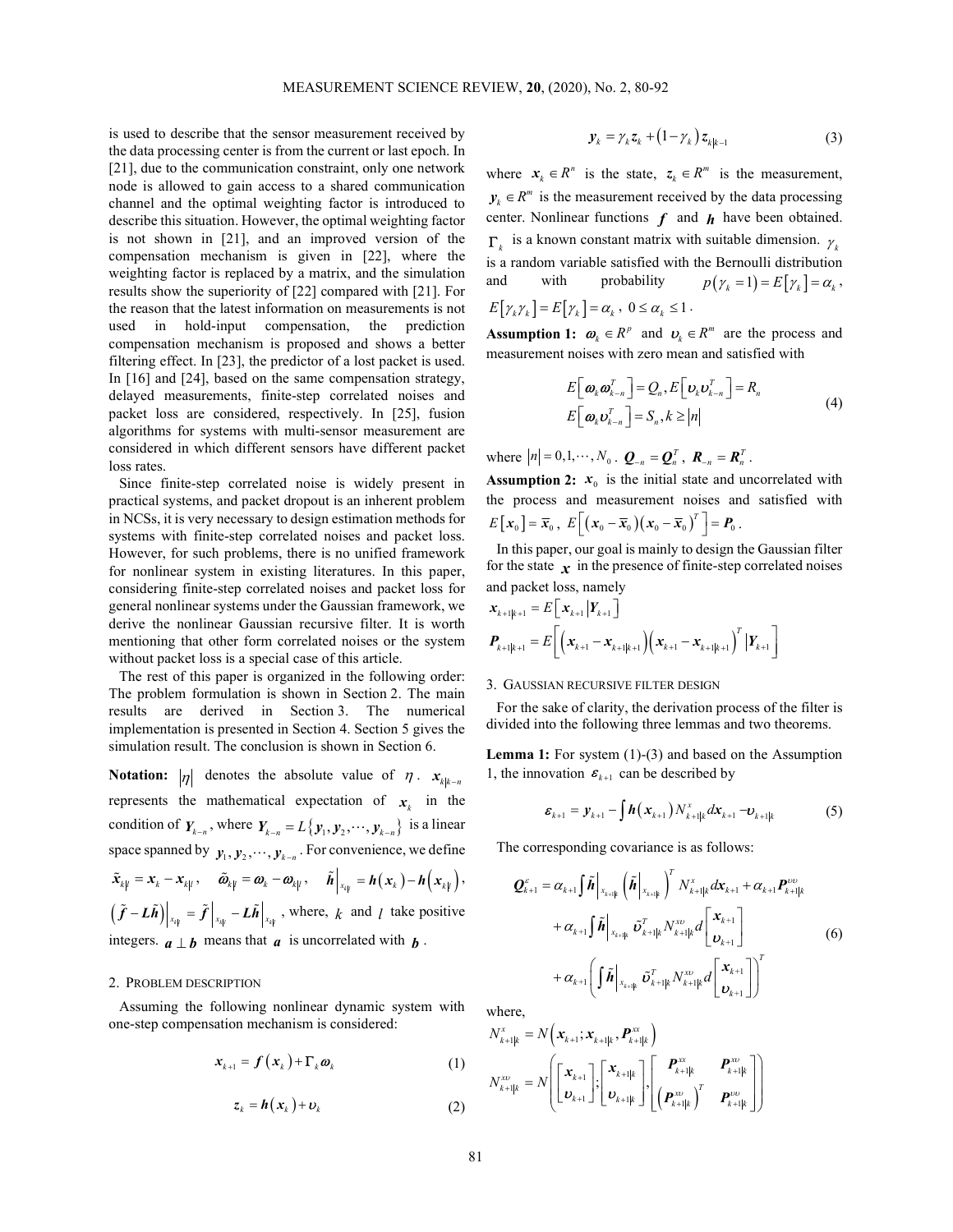In  $N_{k+1|k}^x$ ,  $\mathbf{x}_{k+1|k}$  and  $\mathbf{P}_{k+1|k}^{\text{ex}}$  will be calculated in Theorem 1. where,  $N = \min\{k, N_0\}$ . In  $N_{k+1|k}^x$ ,  $\bm{v}_{k+1|k}$ ,  $\bm{P}_{k+1|k}^x$  and  $\bm{P}_{k+1|k}^y$  will be calculated in Lemma 3.

Proof:

$$
\mathbf{y}_{k+1|k} = E[\mathbf{y}_{k+1} | \mathbf{Y}_k] \n= E[\gamma_{k+1} z_{k+1} + (1 - \gamma_{k+1}) z_{k+1|k} | \mathbf{Y}_k] \n= z_{k+1|k} = E[\mathbf{h}(\mathbf{x}_{k+1}) + \mathbf{v}_{k+1} | \mathbf{Y}_k] \n= \int \mathbf{h}(\mathbf{x}_{k+1}) N_{k+1|k}^x d\mathbf{x}_{k+1} + \mathbf{v}_{k+1|k}
$$
\n(7)

Substituting (7) into  $\boldsymbol{\varepsilon}_{k+1} = \boldsymbol{y}_{k+1} - \boldsymbol{y}_{k+1|k}$  yields (5). Using (3) to rewrite  $\boldsymbol{\varepsilon}_{k+1}$ , we have

$$
\begin{split} \boldsymbol{\varepsilon}_{k+1} &= \boldsymbol{y}_{k+1} - \boldsymbol{y}_{k+1|k} \\ &= \gamma_{k+1} \boldsymbol{z}_{k+1} + \left(1 - \gamma_{k+1}\right) \boldsymbol{z}_{k+1|k} - \boldsymbol{z}_{k+1|k} \\ &= \gamma_{k+1} \left(\boldsymbol{z}_{k+1} - \boldsymbol{z}_{k+1|k}\right) = \gamma_{k+1} \left(\tilde{\boldsymbol{h}}\Big|_{\boldsymbol{x}_{k+1|k}} + \tilde{\boldsymbol{v}}_{k+1|k}\right) \end{split} \tag{8}
$$

Then

$$
\mathbf{Q}_{k+1}^{\varepsilon} = E\bigg[\varepsilon_{k+1} \varepsilon_{k+1}^{T} | Y_{k} \bigg] + \bigg(\mathbf{Z}_{k+1} \left(\tilde{\boldsymbol{h}} \bigg|_{x_{k+1|k}} + \tilde{\boldsymbol{\nu}}_{k+1|k}\right) \bigg) \bigg(\gamma_{k+1} \left(\tilde{\boldsymbol{h}} \bigg|_{x_{k+1|k}} + \tilde{\boldsymbol{\nu}}_{k+1|k}\right) \bigg)^{T} | Y_{k} \bigg] + \bigg(\mathbf{Q}_{n+1} - \sum_{l=n+2}^{N} \mathbf{Z}_{n+l}^{T} \bigg) \bigg(\mathbf{Z}_{n+l} \left(\tilde{\boldsymbol{h}} \bigg|_{x_{k+1|k}} + \tilde{\boldsymbol{\nu}}_{k+1|k}\right) \bigg)^{T} | Y_{k} \bigg] + \alpha_{k+1} E\bigg[\tilde{\boldsymbol{\nu}}_{k+1|k} \left(\tilde{\boldsymbol{\nu}}_{k+1|k}^{T} | Y_{k} \bigg] - \alpha_{k-n-1} \bigg(\mathbf{S}_{n+1} - \alpha_{k-n-1} \bigg) \bigg(\mathbf{S}_{n+1} \bigg) \bigg) + \alpha_{k+1} E\bigg[\tilde{\boldsymbol{\mu}} \bigg|_{x_{k+1|k}} + \alpha_{k+1} E\bigg[\tilde{\boldsymbol{\nu}}_{k+1|k} \left(\tilde{\boldsymbol{\mu}} \bigg|_{x_{k+1|k}}\right)^{T} | Y_{k} \bigg] - \alpha_{k-n-1} \bigg(\mathbf{S}_{n+1} \bigg) \bigg) + \alpha_{k+1} E\bigg[\tilde{\boldsymbol{\mu}} \bigg]_{x_{k+1|k}} + \alpha_{k+1} E\bigg[\tilde{\boldsymbol{\mu}} \bigg]_{x_{k+1|k}} + \alpha_{k+1} \mathbf{S}_{n+1|k}^{T} \mathbf{A}_{x_{k+1}} + \alpha_{k+1} \mathbf{P}_{n+1|k}^{T} \bigg) - \frac{\alpha_{k-n-1} \left(\mathbf{S}_{n+1} \mathbf{S}_{n+1}^{T} | Y_{k} \bigg) \bigg(\mathbf{S}_{n+1} \bigg) \bigg)}{ \bigg(\mathbf{S}_{n+1} \bigg(\mathbf{S}_{n+
$$

Lemma 1 is proved.

Lemma 2: For system (1)-(3) and based on the Assumption 1, the estimation of  $\boldsymbol{\omega}_k$  condition on  $Y_{k-1}$  can be computed by

$$
\boldsymbol{\omega}_{k|k-1} = \sum_{n=1}^{N} \boldsymbol{K}_{k|k-n}^{\omega} \boldsymbol{\varepsilon}_{k-n}
$$
(10)

$$
\boldsymbol{P}_{k|k-1}^{\omega\omega} = \boldsymbol{Q}_0 - \sum_{n=1}^N \boldsymbol{K}_{k|k-n}^{\omega} \boldsymbol{Q}_{k-n}^{\varepsilon} \left( \boldsymbol{K}_{k|k-n}^{\omega} \right)^T \qquad (11)
$$

$$
\boldsymbol{K}_{k|k-n}^{\omega} = \boldsymbol{P}_{k,k-n|k-n-1}^{\omega y} \left(\boldsymbol{Q}_{k-n}^{\varepsilon}\right)^{-1} \tag{12}
$$

MEASUREMENT SCIENCE REVIEW, 20, (2020), No. 2, 80-92  
\nand 
$$
P_{k+1|k}^{\infty}
$$
 will be calculated in Theorem 1. where,  $N = \min\{k, N_0\}$ .  
\n $P_{k+1|k}^{\infty}$  and  $P_{k+1|k}^{\infty}$  will be calculated in Lemma  
\n
$$
P_{k,k-n|k-n-1}^{\infty} = \alpha_{k-n} \int \tilde{\Phi}_{k|k-n-1}(\tilde{h}|_{x_{k-1|k-1}})^{r} N_{k,k-n|k-n-1}^{\infty} d\left[\begin{matrix} \mathbf{0}_{k} \\ \mathbf{0}_{k} \end{matrix}\right]
$$
\n
$$
E\left[\begin{matrix} y_{k+1} \mathbf{Z}_{k+1} + (1 - y_{k+1}) \mathbf{Z}_{k+1|k} | \mathbf{Y}_{k} \end{matrix}\right]
$$
\n(13)  
\n $E\left[\begin{matrix} y_{k+1} \mathbf{Z}_{k+1} + (1 - y_{k+1}) \mathbf{Z}_{k+1|k} | \mathbf{Y}_{k} \end{matrix}\right]$ \n(15)  
\n
$$
\text{into } \mathcal{E}_{k+1} = E\left[\begin{matrix} h(\mathbf{x}_{k+1}) + \mathbf{0}_{k+1} | \mathbf{Y}_{k} \end{matrix}\right]
$$
\n(17)  
\n $N_{k,n|k-n-1}^{\infty} = N_{k-1} \left[\begin{matrix} \mathbf{0}_{k} \\ \mathbf{X}_{k,n} \end{matrix}\right] \left[\begin{matrix} \mathbf{0}_{k|k-n-1} \\ \mathbf{0}_{k,n-1} \end{matrix}\right] \left[\begin{matrix} \mathbf{0}_{k|k-n-1} \\ \mathbf{0}_{k,n-1} \end{matrix}\right] \left[\begin{matrix} \mathbf{0}_{k|k-n-1} \\ \mathbf{0}_{k,n-1} \end{matrix}\right]$ \n(13)  
\n $N_{k+1|k}^{\infty}$  and  $\mathcal{E}_{k+1}^{\infty}$  yields (5).  
\n
$$
\mathbf{V}(\mathbf{X}_{k+1}) = \mathbf{V}_{k+1|k} \quad \text{yields (5).}
$$
\nwhere,  $\mathbf{x}_{k-n|k-n-1}$ 

$$
N_{k,k-n|k-n-1}^{\omega x} = N_{k,k-n|k-n-1}^{\omega x} \left[ \begin{array}{c} \boldsymbol{\varpi}_{k|k-n-1} \\ \boldsymbol{x}_{k-n} \end{array} \right] \left[ \begin{array}{c} \boldsymbol{P}_{k|k-n-1}^{\omega\omega} & \boldsymbol{P}_{k,k-n|k-n-1}^{\omega x} \\ \boldsymbol{P}_{k,k-n|k-n-1}^{\omega x} & \boldsymbol{P}_{k-n|k-n-1}^{\omega x} \end{array} \right] \right]
$$

where,  $x_{k-n|k-n-1}$  and  $P_{k-n|k-n-1}^{xx}$  have been computed at  $k-n$ epoch.  $\boldsymbol{\omega}_{k|k-n-1}$  and  $\boldsymbol{P}_{k|k-n-1}^{\omega\omega}$  have been drawn in the process of calculating  $\boldsymbol{\omega}_{k|k-1}$  and  $\boldsymbol{P}_{k|k-1}^{\omega\omega}$ 

$$
y_{k+|\mathbf{k}} \rightarrow \mathbf{P}_{k+|\mathbf{k}} \text{ and } \mathbf{P}_{k+|\mathbf{k}}^{(m)} \text{ will be calculated in Lemma}
$$
\n
$$
y_{k+|\mathbf{k}} = E\left[ y_{k+1} | Y_k \right]
$$
\n
$$
= E\left[ y_{k+1} | Y_k \right]
$$
\n
$$
= E\left[ y_{k+1} | Y_k \right]
$$
\n
$$
= E\left[ h(x_{k+1}) + v_{k+1} | \mathbf{k} \right]
$$
\n
$$
= \sum_{k+|\mathbf{k}|} E\left[ h(x_{k+1}) + v_{k+1} | \mathbf{k} \right]
$$
\n
$$
= \sum_{k+|\mathbf{k}|} E\left[ h(x_{k+1}) + v_{k+1} | \mathbf{k} \right]
$$
\n
$$
= \sum_{k+|\mathbf{k}|} E\left[ h(x_{k+1}) + v_{k+1} | \mathbf{k} \right]
$$
\n
$$
= \sum_{k+|\mathbf{k}|} E\left[ h(x_{k+1}) + v_{k+1} | \mathbf{k} \right]
$$
\n
$$
= \sum_{k+|\mathbf{k}|} E\left[ h(x_{k+1}) + v_{k+1} | \mathbf{k} \right]
$$
\n
$$
= \sum_{k+|\mathbf{k}|} \left[ \frac{\mathbf{P}_{\mathbf{k}} \mathbf{P}_{\mathbf{k}} - \mathbf{P}_{\mathbf{k}} \mathbf{P}_{\mathbf{k}} - \mathbf{P}_{\mathbf{k}} \mathbf{P}_{\mathbf{k}} \mathbf{P}_{\mathbf{k}} - \mathbf{P}_{\mathbf{k}} \mathbf{P}_{\mathbf{k}} \mathbf{P}_{\mathbf{k}} - \mathbf{P}_{\mathbf{k}} \mathbf{P}_{\mathbf{k}} \mathbf{P}_{\mathbf{k}} - \mathbf{P}_{\mathbf{k}} \mathbf{P}_{\mathbf{k}} \mathbf{P}_{\mathbf{k}} - \mathbf{P}_{\mathbf{k}} \mathbf{P}_{\mathbf{k}} \mathbf{P}_{\mathbf{k}} \mathbf{P}_{\mathbf{k}} \mathbf{P}_{\mathbf{k}} - \mathbf{P}_{\mathbf{k}} \mathbf{P}_{\mathbf{k}} \mathbf{P}_{\mathbf{k}} \mathbf{P}_{\mathbf{k}} \mathbf{P}_{\mathbf{k}} \mathbf{P}_{\mathbf{k}} \mathbf{P}_{\mathbf{k
$$

$$
N_{k,k-n-1|k-n-2}^{\omega x} = \nN \left[ \begin{bmatrix} \boldsymbol{\omega}_k \\ \boldsymbol{x}_{k-n-1} \end{bmatrix}; \begin{bmatrix} \boldsymbol{\omega}_{k|k-n-2} \\ \boldsymbol{x}_{k-n-1|k-n-2} \end{bmatrix}, \begin{bmatrix} \boldsymbol{P}_{k|k-n-2}^{\omega \omega} & \boldsymbol{P}_{k,k-n-1|k-n-2}^{\omega x} \\ \boldsymbol{P}_{k-n-1,k|k-n-2}^{\omega \omega} & \boldsymbol{P}_{k-n-1|k-n-2}^{\omega x} \end{bmatrix} \right]
$$

 $\phi_{k_{\text{tot}}}(\vec{h}|_{\tau_{k+1}})^T | \mathbf{F}_k + \alpha_{\tau_{k+1}} E[\vec{b}_{k+1}|_{\vec{b}} \vec{F}_k]$ <br>  $\phi_{k+1}(\vec{h}|_{\tau_{k+1}}) = \frac{-\alpha_{\tau_{k+1}}}{2} \sum_{i=1}^{\infty} \mathbf{A}_{ijk-i} \mathbf{C}_{k-i}(\mathbf{A}_{k-i} + \vec{b}_{i} + \vec{c}_{i})$  (14)<br>  $\phi_{k+1}^T |\mathbf{F}_k| + \alpha_{\tau_{k+1}} E[\vec{b}_{k+1}|_{\vec{b}} \vec{$ To get  $\boldsymbol{\omega}_{k|k-1}$  and  $\boldsymbol{P}_{k|k-1}^{\omega\omega}$ , because  $\boldsymbol{\varepsilon}_{k-n}$   $(n = 1, \cdots, N)$  and  $\mathbf{Q}_{k-n}^{\varepsilon}(n=1,\cdots,N)$  have been known at the previous epoch, we just need to compute  $\mathbf{K}_{k|k-n}^{\omega}(n=1,\cdots,N)$ , which is equivalent to the computation of  $P_{k,k-n|k-n-1}^{ay}$   $(n=1,\dots,N)$ . From (13) and (14), we know that all values in  $K_{k|k-n}^{\omega}$  have been calculated in  $K_{k|k-n-1}^{\omega}$ . To get all  $K_{k|k-n}^{\omega}(n=1,\dots,N)$ , we can process them in the following order,  $\mathbf{K}_{k|k-N}^{\omega} \to \mathbf{K}_{k|k-N+1}^{\omega} \to \cdots \to \mathbf{K}_{k|k-1}^{\omega}$ .

# Proof:

Using projection theorem repeatedly [27] yields

$$
\boldsymbol{\omega}_{k|k-1} = \boldsymbol{\omega}_{k|k-N-1} + \sum_{n=1}^{N} \boldsymbol{K}_{k|k-n}^{\omega} \boldsymbol{\varepsilon}_{k-n}
$$
(15)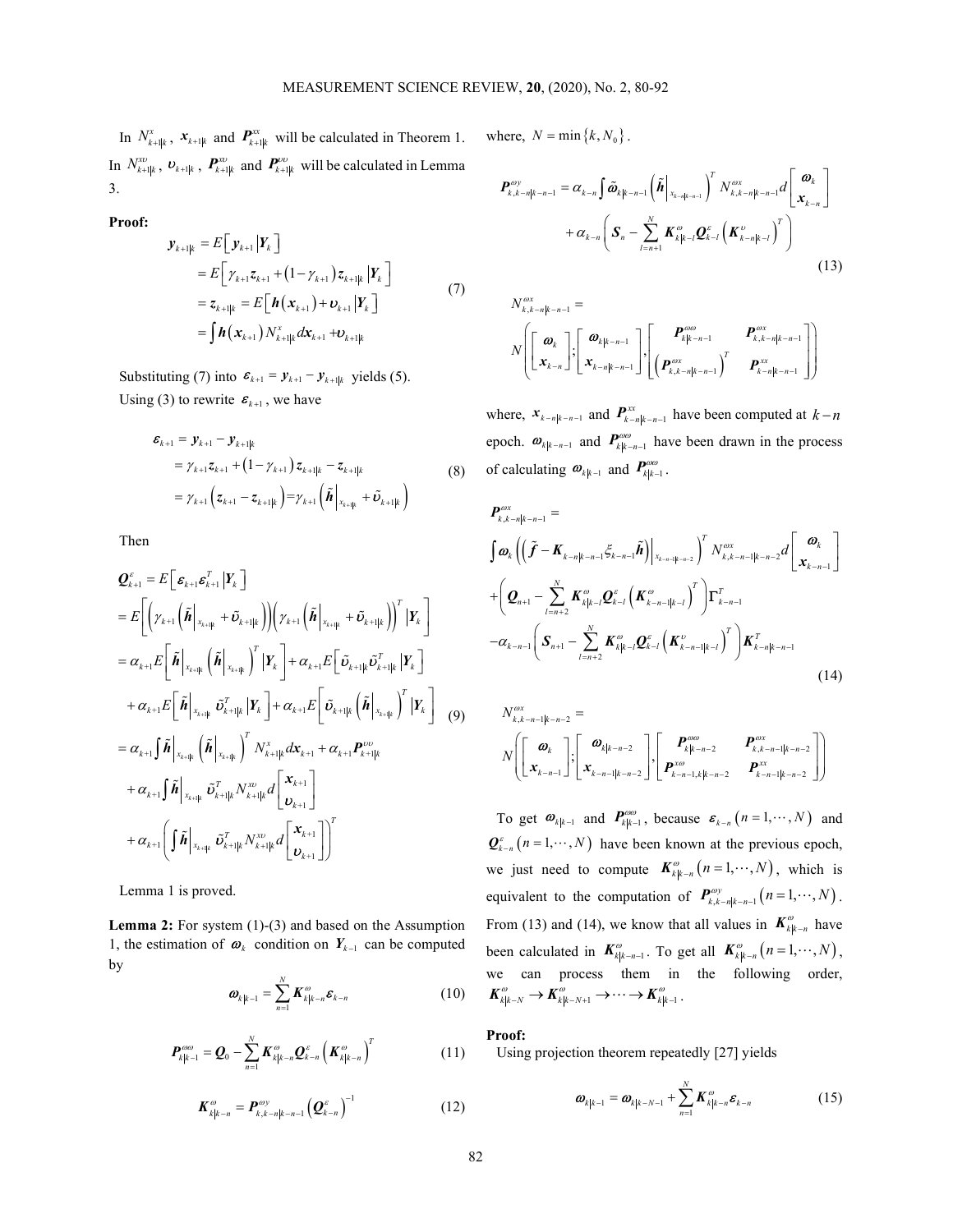where,

$$
\boldsymbol{K}_{k|k-n}^{\omega} = \boldsymbol{P}_{k,k-n|k-n-1}^{\omega y} \left(\boldsymbol{Q}_{k-n}^{\varepsilon}\right)^{-1} \tag{16}
$$

Using the definition of covariance yields

$$
\boldsymbol{P}_{k|k-1}^{\omega\omega} = E\bigg[\bigg(\boldsymbol{\omega}_k - \boldsymbol{\omega}_{k|k-1}\bigg)\bigg(\boldsymbol{\omega}_k - \boldsymbol{\omega}_{k|k-1}\bigg)^T \big| Y_{k-1} \bigg] \qquad \text{In}
$$
\n
$$
= E\bigg[\boldsymbol{\omega}_k \bigg(\boldsymbol{\omega}_k - \boldsymbol{\omega}_{k|k-N-1} - \sum_{n=1}^N \boldsymbol{K}_{k|k-n}^{\omega} \boldsymbol{\varepsilon}_{k-n} \bigg)^T \bigg] \qquad (17) \qquad \tilde{\boldsymbol{x}}_j
$$
\n
$$
= \boldsymbol{P}_{k|k-N-1}^{\omega\omega} - \sum_{n=1}^N E\bigg[\boldsymbol{\omega}_k \boldsymbol{\varepsilon}_{k-n}^T \bigg] \bigg(\boldsymbol{K}_{k|k-n}^{\omega}\bigg)^T
$$

From (16), we have

$$
\boldsymbol{P}_{k,k-n|k-n-1}^{\omega y} = E\big[\boldsymbol{\omega}_k \boldsymbol{\varepsilon}_{k-n}^T\big] = \boldsymbol{K}_{k|k-n}^{\omega} \boldsymbol{Q}_{k-n}^{\varepsilon} \tag{18}
$$

Because of  $\boldsymbol{\omega}_k \perp \boldsymbol{Y}_{k-N-1}$ , we have

$$
\boldsymbol{\omega}_{k|k-N-1} = E\big[\boldsymbol{\omega}_k \big| \boldsymbol{Y}_{k-N-1}\big] = \mathbf{0} \tag{19}
$$

$$
\boldsymbol{P}_{k|k-N-1}^{\omega\omega} = E\bigg[\boldsymbol{\omega}_k \left(\boldsymbol{\omega}_k - \boldsymbol{\omega}_{k|k-N-1}\right)^T | \boldsymbol{Y}_{k-N-1} \bigg] \n= E\bigg[\boldsymbol{\omega}_k \boldsymbol{\omega}_k^T | \boldsymbol{Y}_{k-N-1} \bigg] = \boldsymbol{Q}_0
$$
\n(20)

Substituting (18), (19), and (20) into (15) and (17) gets (10) and (11). In (16),

$$
\begin{split}\n\boldsymbol{P}_{k,k-n|k-n-1}^{ov} &= E\bigg[\boldsymbol{\tilde{\omega}}_{k|k-n-1} \boldsymbol{\tilde{y}}_{k-n|k-n-1}^T \big| \boldsymbol{Y}_{k-n-1}\bigg] \\
&= \alpha_{k-n} E\bigg[\boldsymbol{\tilde{\omega}}_{k|k-n-1} \left(\boldsymbol{\tilde{h}}\big|_{\boldsymbol{x}_{k-n|k-n-1}} + \boldsymbol{\tilde{\omega}}_{k-n|k-n-1}\right)^T \big| \boldsymbol{Y}_{k-n-1}\bigg] \\
&= \alpha_{k-n} E\bigg[\boldsymbol{\tilde{\omega}}_{k|k-n-1} \left(\boldsymbol{\tilde{h}}\big|_{\boldsymbol{x}_{k-n|k-n-1}}\right)^T \big| \boldsymbol{Y}_{k-n-1}\bigg] \\
&+ \alpha_{k-n} E\bigg[\boldsymbol{\tilde{\omega}}_{k|k-n-1} \boldsymbol{\tilde{\omega}}_{k-n-1}^T \big| \boldsymbol{\tilde{h}}_{k-n-1}\big| \boldsymbol{Y}_{k-n-1}\bigg] \\
&= \alpha_{k-n} \int \boldsymbol{\tilde{\omega}}_{k|k-n-1} \left(\boldsymbol{\tilde{h}}\big|_{\boldsymbol{x}_{k-n|k-n-1}}\right)^T N_{k,k-n|k-n-1}^{\omega x} d\bigg[\boldsymbol{\tilde{\omega}}_{k-n}\bigg] \\
&+ \alpha_{k-n} \boldsymbol{P}_{k,k-n|k-n-1}^{\omega v}\n\end{split} \tag{21}
$$

In the following, we calculate  $P_{k, k - n|k - n-1}^{\omega v}$  and  $N_{k, k - n|k - n-1}^{\omega x}$ . From Lemma 3, we have

$$
\tilde{\boldsymbol{\nu}}_{k-n|k-n-1} = \boldsymbol{\nu}_{k-n} - \boldsymbol{\nu}_{k-n|k-n-1} \n= \boldsymbol{\nu}_{k-n} - \sum_{l=n+1}^{n+N} \boldsymbol{K}_{k-n|k-l}^{\nu} \boldsymbol{\varepsilon}_{k-l}
$$
\n(22)

Because of  $\boldsymbol{\omega}_k \perp \boldsymbol{\omega}_{k-l}$   $(l > N)$  and from (18), we have

20, (2020), No. 2, 80-92  
\n
$$
\boldsymbol{P}_{k,k-n|k-n-1}^{\omega\omega} = E\left[\tilde{\boldsymbol{\omega}}_{k|k-n-1}\tilde{\boldsymbol{U}}_{k-n|k-n-1}^{T}\Big| \boldsymbol{Y}_{k-n-1}\right]
$$
\n
$$
= E\left[\boldsymbol{\omega}_{k}\tilde{\boldsymbol{U}}_{k-n|k-n-1}^{T}\Big| \boldsymbol{Y}_{k-n-1}\right]
$$
\n
$$
= \boldsymbol{S}_{n} - \sum_{l=n+1}^{N} \boldsymbol{K}_{k|k-l}^{\omega} \boldsymbol{Q}_{k-l}^{c} \left(\boldsymbol{K}_{k-n|k-l}^{\omega}\right)^{T}
$$
\n
$$
\sum_{k,k-n|k-n-1}^{\omega x}, \text{ based on Theorem 1, } \boldsymbol{P}_{k,k-n|k-n-1}^{\omega x} \text{ can be}
$$
\n
$$
\text{ed as follows.}
$$

In  $N_{k,k-n|k-n-1}^{ax}$ , based on Theorem 1,  $P_{k,k-n|k-n-1}^{ax}$  can be computed as follows.

UREMENT SCIENCE REVIEW, 20, (2020), No. 2, 80-92

\n
$$
P_{k,k-n|k-n-1}^{ov} = E\left[\tilde{\omega}_{k|k-n-1}\tilde{U}_{k-n-1}^{T}\right] \qquad (16)
$$
\n
$$
= E\left[\omega_{k}\tilde{U}_{k-n|k-n-1}^{T}\Big|Y_{k-n-1}\right] \qquad (23)
$$
\nyields

\n
$$
= S_{n} - \sum_{l=n+1}^{N} K_{k|k-l}^{ov} Q_{k-l}^{c} \left(K_{k-n|k-l}^{v}\right)^{T}
$$
\n
$$
= S_{n} - \sum_{l=n+1}^{N} K_{k|k-l}^{ov} Q_{k-l}^{c} \left(K_{k-n|k-l}^{v}\right)^{T}
$$
\n
$$
\left[\frac{K_{k|k-1}}{K_{k|k-n}}\right]^{T} \qquad \text{In } N_{k,k-n|k-n-1}^{ov}
$$
\nis the same as follows.

\n
$$
\left[\frac{K_{k|k-n}^{ov}}{K_{k|k-n}}\right]^{T} = f\left(x_{k-n-1}\right) + \omega_{k-n-1} - \left(x_{k-n|k-n-2} - K_{k-n|k-n-2}\right)
$$
\n
$$
= \left(\tilde{f} - K_{k-n|k-n-1}\tilde{V}_{k-n-1}\tilde{V}_{k-n-1}\right)^{T} \qquad (17)
$$
\n
$$
= \left(\tilde{f} - K_{k-n|k-n-1}\tilde{V}_{k-n-1}\tilde{V}_{k-n-1}^{c} + \tilde{\omega}_{k-n-1|k-n-2}^{c} \right)
$$
\n
$$
= K_{k-1|k-n-1}\tilde{V}_{k-n-1}\tilde{V}_{k-n-1}^{c} + \tilde{\omega}_{k-n-1|k-n-2}
$$
\n
$$
= K_{k|k-n-1}\tilde{V}_{k-n-1}^{c} + \tilde{\omega}_{k-n|k-n-2}^{c} \qquad (18)
$$
\n
$$
P_{k,k-n|k-n-1}^{ov}
$$
\n
$$
= \left[\tilde{\omega}_{k|k-n-1}\tilde{X}_{k-n|k-n-1}^{c} - \tilde{V}_{k-n-1}^{c} |
$$

$$
K_{4|t_{n-1}}^{\omega} = P_{t_{n-1},\omega_{n-1}}^{\omega_{n-1}}(Q_{t-n}^{c})^{-1}
$$
\n(16)  
\n
$$
= E[\omega_{\theta_{1}}\bar{Q}_{t_{n},\omega_{n-1}}\bar{Q}_{t_{n},\omega_{n}}^{c}] \qquad (23)
$$
\n
$$
= S_{v_{n}} - \sum_{r=n+1}^{N} K_{\theta_{1}}^{c} \sum_{r=n+1}^{c} \left[ K_{r-n+1}^{c} \right]
$$
\n
$$
\omega_{1} - \omega_{0+1} \left[ \omega_{0} - \omega_{0+1} \right]^{-1} \sum_{r=n+1}^{N} K_{\theta_{1}}^{c} \sum_{r=n+1}^{c} \left[ K_{r-n+1}^{c} \right]
$$
\n(27)  
\n
$$
\omega_{1} - \sum_{r=n+1}^{N} K_{\theta_{1}}^{c} \sum_{r=n+1}^{c} K_{\theta_{1}}^{c} \sum_{r=n+1}^{c} \left[ K_{\theta_{1}}^{c} \sum_{r=n+1}^{c} \left[ K_{\theta_{1}}^{c} \sum_{r=n+1}^{c} \left[ K_{\theta_{1}}^{c} \sum_{r=n+1}^{c} \left[ K_{\theta_{1}}^{c} \sum_{r=n+1}^{c} \left[ K_{\theta_{1}}^{c} \sum_{r=n+1}^{c} \left[ K_{\theta_{1}}^{c} \sum_{r=n+1}^{c} \left[ K_{\theta_{1}}^{c} \sum_{r=n+1}^{c} \left[ K_{\theta_{1}}^{c} \sum_{r=n+1}^{c} \left[ K_{\theta_{1}}^{c} \sum_{r=n+1}^{c} \left[ K_{\theta_{1}}^{c} \sum_{r=n+1}^{c} \left[ K_{\theta_{1}}^{c} \sum_{r=n+1}^{c} \left[ K_{\theta_{1}}^{c} \sum_{r=n+1}^{c} \left[ K_{\theta_{1}}^{c} \sum_{r=n+1}^{c} \left[ K_{\theta_{1}}^{c} \sum_{r=n+1}^{c} \sum_{r=n+1}^{c} \left[ K_{\theta_{1}}^{c} \sum_{r=n+1}^{c} \sum_{r=n+1}^{c} \left[ K_{\theta_{1}}^{c} \sum_{r=n+1}^{c} \sum_{r=n+1
$$

From (10), we have

$$
\tilde{\omega}_{k-n-1|k-n-2} = \omega_{k-n-1} - \omega_{k-n-1|k-n-2} \n= \omega_{k-n-1} - \sum_{l=n+2}^{n+N} K_{k-n-1|k-l}^{\omega} \varepsilon_{k-l}
$$
\n(26)

In (25), because of  $\boldsymbol{\omega}_k \perp \boldsymbol{\varepsilon}_{k-l}$   $(l > N)$ , we have

$$
\boldsymbol{P}_{k,k-n-1|k-n-2}^{\omega\omega} = E\bigg[\boldsymbol{\tilde{\omega}}_{k|k-n-2} \boldsymbol{\tilde{\omega}}_{k-n-1|k-n-2}^T \big| \boldsymbol{Y}_{k-n-2} \bigg]
$$
  
\n
$$
= E\bigg[\boldsymbol{\omega}_k \boldsymbol{\tilde{\omega}}_{k-n-1|k-n-2}^T \big| \boldsymbol{Y}_{k-n-2} \bigg]
$$
  
\n
$$
= \boldsymbol{Q}_{n+1} - \sum_{l=n+2}^N \boldsymbol{K}_{k|k-l}^{\omega} \boldsymbol{Q}_{k-l}^{\varepsilon} \left(\boldsymbol{K}_{k-n-1|k-l}^{\omega}\right)^T
$$
\n(27)

 $\mathbf{P}_{k,k-n-1|k-n-2}^{\omega\omega}$  in (25) can be calculated like  $\mathbf{P}_{k,k-n|k-n-1}^{\omega\omega}$  in (23), where *n* in  $P_{k,k-n|k-n-1}^{av}$  need to be substituted by *n*+1.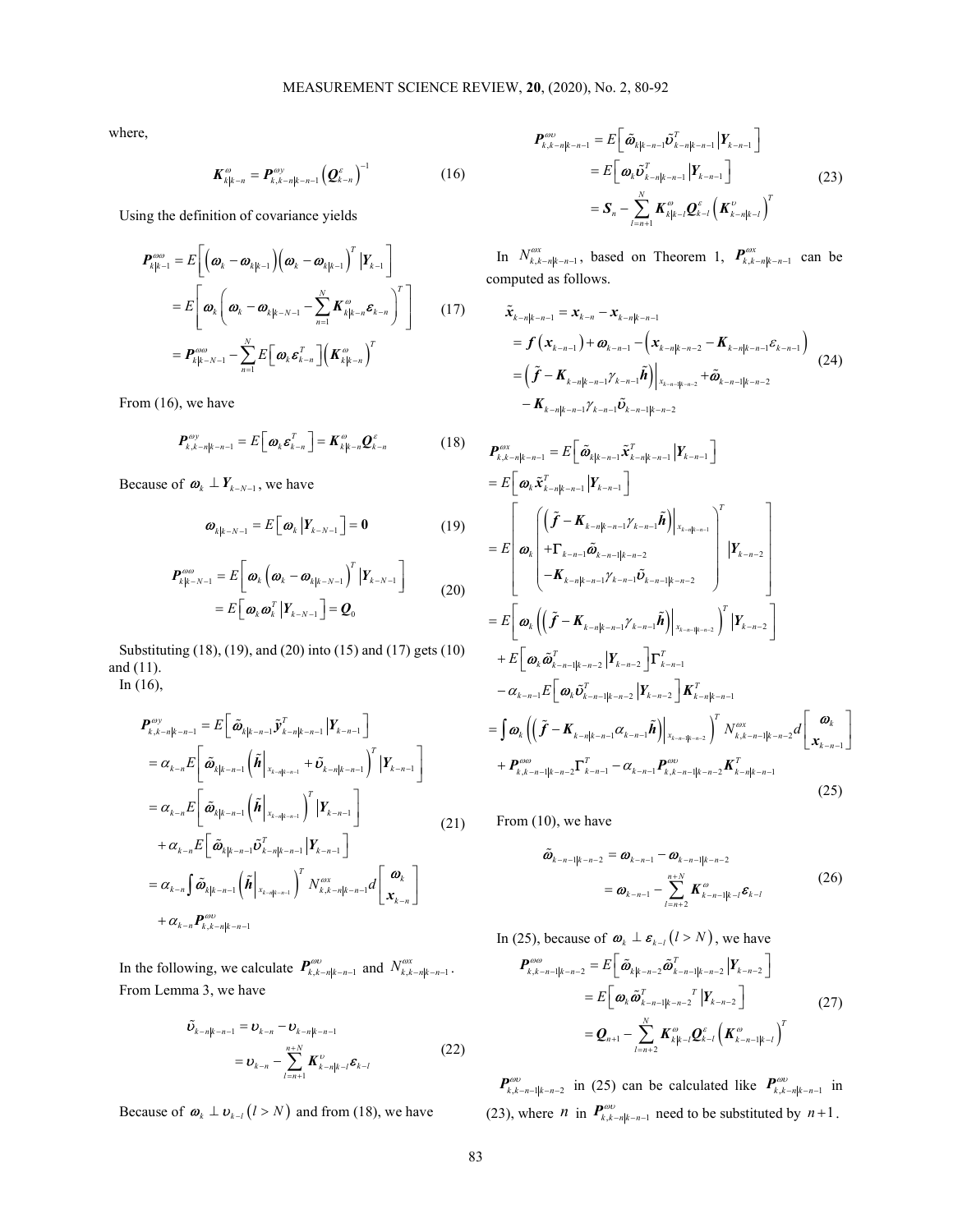Lemma 3: For system (1)-(3) and based on the Assumption 1, the mean and covariance of  $\boldsymbol{v}_{k+1}$  in condition  $\boldsymbol{Y}_k$  can be computed by MEASUREMENT SCIENCE REVIEW, 20, (2020), No. 2, 80-92<br>
For system (1)-(3) and based on the Assumption **Proof:**<br>
and covariance of  $\mathbf{v}_{k+1}$  in condition  $Y_k$  can be Using the projection theorem repeatedly yields<br>  $\mathbf{v$ 

$$
v_{k+1|k} = \sum_{n=1}^{N} K_{k+1|k+1-n}^{v} \varepsilon_{k+1-n}
$$
 (28)

$$
\boldsymbol{P}_{k+1|k}^{\nu\upsilon} = \boldsymbol{R}_0 - \sum_{n=1}^{N} \boldsymbol{K}_{k+1|k+1-n}^{\nu} \boldsymbol{Q}_{k+1-n}^{\varepsilon} \left( \boldsymbol{K}_{k+1|k+1-n}^{\nu} \right)^{T} \qquad (29)
$$

$$
\boldsymbol{K}_{k+1|k+1-n}^{\nu} = \boldsymbol{P}_{k+1,k+1-n|k-n}^{\nu y} \left(\boldsymbol{Q}_{k+1-n}^{\varepsilon}\right)^{-1} \tag{30}
$$

where,

$$
\begin{split} & \mathbf{P}_{k+1,k+1-n|k-n}^{vy} \\ & = \alpha_{k+1-n} \int \tilde{\mathbf{U}}_{k+1|k-n} \left( \tilde{\boldsymbol{h}} \, \bigg|_{x_{k+1-n|k-n}} \right)^T N_{k+1,k+1-n|k-n}^{vx} d \left[ \begin{array}{c} \mathbf{U}_{k+1} \\ \mathbf{x}_{k+1} \end{array} \right] \\ & + \alpha_{k+1-n} \left( \mathbf{R}_n - \sum_{l=n}^{N-1} \mathbf{K}_{k+1|k-l}^{vy} \mathbf{Q}_{k-l}^{c} \left( \mathbf{K}_{k+1-n|k-l}^{vy} \right)^T \right) \end{split} \tag{31}
$$

 $N_{k+1,k+1-n|k-n}^{vx}$ 

$$
=N\left(\begin{bmatrix} \bm{v}_{k+1} \\ \bm{x}_{k+1-n} \end{bmatrix}; \begin{bmatrix} \bm{v}_{k+1|k-n} \\ \bm{x}_{k+1-n|k-n} \end{bmatrix}, \begin{bmatrix} \bm{P}_{k+1|k-n}^{vv} & \bm{P}_{k+1,k+1-n|k-n}^{vx} \\ \left(\bm{P}_{k+1,k+1-n|k-n}^{vx}\right)^T & \bm{P}_{k+1-n|k-n}^{xx} \end{bmatrix}\right)
$$

where,  $x_{k+1-n|k-n}$  and  $P_{k+1-n|k-n}^{xx}$  have been computed at  $k+1-n$  epoch.  $v_{k+1|k-n}$  and  $P_{k+1|k-n}^{vw}$  have been drawn in the process of calculating  $v_{k+1|k}$  and  $P_{k+1|k}^{vw}$ .

here,  
\n
$$
P_{k+1,k+1-n|k-n}^{(2)}
$$
\n
$$
= \alpha_{k+1-n} \left[ \vec{b}_{k+1|k-n} \left( \vec{h} \Big|_{x_{k+1}+x_{k+1}} \right)^{T} N_{k+1,k+1-n|k-n}^{(2)} d \left[ \vec{b}_{k+1} \Big|_{x_{k+1}-n} \right]^{T} N_{k+1,k+1-n|k-n}^{(2)} d \left[ \vec{b}_{k+1} \Big|_{x_{k+1}-n} \right]^{T} \right]
$$
\n
$$
+ \alpha_{k+1-n} \left[ \vec{R}_{n} - \sum_{i=n}^{N-1} \vec{K}_{k+1|k-i}^{(2)} \vec{C}_{k-i} \left( \vec{K}_{k+1-n|k-i}^{(2)} \right)^{T} \right]
$$
\n
$$
+ \alpha_{k+1-n} \left[ \vec{R}_{n} - \sum_{i=n}^{N-1} \vec{K}_{k+1|k-i}^{(2)} \vec{C}_{k-i} \left( \vec{K}_{k+1-n|k-i}^{(2)} \right)^{T} \right]
$$
\n
$$
= P_{k+1|k-n}^{(2)} - \sum_{n=1}^{N} E \left[ \vec{b}_{k+1} \vec{c}_{k+1-n} \right] \left[ \vec{K}_{k+1|k+1-n}^{(2)} \right]
$$
\nFrom (34), we have  
\n
$$
N \left[ \begin{bmatrix} \vec{b}_{k+1} \\ x_{k+1-n} \end{bmatrix} ; \begin{bmatrix} \vec{b}_{k+1|k-n} \\ \vec{b}_{k+1|k-n} \end{bmatrix} \right] \left[ \begin{bmatrix} P_{k+1|k-n}^{(2)} & P_{k+1|k-1-n}^{(2)} \\ \frac{P_{k+1|k-n}^{(2)}}{P_{k+1|k-n}^{(2)}} \right] \right]
$$
\nBecause of  $\vec{b}_{k+1} \perp \vec{F}_{k-1} \geq E \left[ \vec{b}_{k+1} \vec{F}_{k+1-n} \right] = \vec{K}_{k+1|k+1-n}^{(2)} \vec{C}_{k+1-n}^{(2)} - \vec{K}_{k+1}^{(2)} \vec{C}_{k+1}^{(2)} - \vec{K}_{k+1}^{(2)} \vec{C}_{$ 

$$
N_{k+1,k-n|k-n-1}^{vx}
$$
\n
$$
= N \left[ \begin{bmatrix} \mathbf{v}_{k+1} \\ \mathbf{x}_{k-n} \end{bmatrix}; \begin{bmatrix} \mathbf{v}_{k+1|k-n-1} \\ \mathbf{x}_{k-n|k-n-1} \end{bmatrix}, \begin{bmatrix} \mathbf{P}_{k+1|k-n-1}^{vv} & \mathbf{P}_{k+1,k-n|k-n-1}^{vx} \\ \begin{bmatrix} \mathbf{P}_{k+1,k-n|k-n-1}^{vx} \end{bmatrix} \end{bmatrix} \right]
$$

To get  $\boldsymbol{v}_{k+1|k}$  and  $\boldsymbol{P}_{k+1|k}^{vw}$ , based on (31) and (32) and the analysis process in Lemma 2, we can calculate the gain matrix in the following order,

$$
\boldsymbol{K}^{\upsilon}_{k+1|k-N+1} \to \boldsymbol{K}^{\upsilon}_{k+1|k-N+2} \to \cdots \to \boldsymbol{K}^{\upsilon}_{k+1|k}.
$$

Proof:

Using the projection theorem repeatedly yields

$$
\boldsymbol{v}_{k+1|k} = \boldsymbol{v}_{k+1|k-N} + \sum_{n=1}^{N} \boldsymbol{K}_{k+1|k+1-n}^{\nu} \boldsymbol{\varepsilon}_{k+1-n}
$$
(33)

and

$$
\boldsymbol{K}_{k+1|k+1-n}^{\nu} = \boldsymbol{P}_{k+1,k+1-n|k-n}^{\nu y} \left( \boldsymbol{Q}_{k+1-n}^{\varepsilon} \right)^{-1} \tag{34}
$$

Using the definition of covariance yields

MEASUREMENT SCIENCE REVIEW, 20, (2020), No. 2, 80-92  
\n3) and based on the Assumption  
\nof 
$$
\mathbf{v}_{k+1}
$$
 in condition  $Y_k$  can be  
\n
$$
\mathbf{v}_{k+1|k} = \mathbf{v}_{k+1|k+N} + \sum_{n=1}^{N} \mathbf{K}_{k+1|k+1-n}^{\nu} \mathbf{g}_{k+1-n}
$$
\n(33)  
\nand  
\n
$$
\mathbf{w}_{k+1|k} = \mathbf{v}_{k+1|k+N} + \sum_{n=1}^{N} \mathbf{K}_{k+1|k+1-n}^{\nu} \mathbf{g}_{k+1-n}
$$
\n(34)  
\nand  
\n
$$
\mathbf{w}_{k+1|k+1-n} \mathbf{g}_{k+1-n}
$$
\n(35)  
\nand  
\n
$$
\mathbf{w}_{k+1|k+n} \mathbf{g}_{k+1-n} + \sum_{n=1}^{N} \mathbf{g}_{k+1|k+1-n} \mathbf{g}_{k+1-n} \mathbf{g}_{k+1-n}
$$
\n(37)  
\n
$$
\mathbf{g}_{k+1|k-n} \mathbf{g}_{k+1-n} \mathbf{g}_{k} \mathbf{g}_{k+1-n}
$$
\n(38)  
\n
$$
\mathbf{g}_{k+1|k}^{\nu} = E\left[ (\mathbf{v}_{k+1} - \mathbf{v}_{k+1|k}) (\mathbf{v}_{k+1} - \mathbf{v}_{k+1|k})^T |\mathbf{Y}_k \right]
$$
\n
$$
= E\left[ \mathbf{v}_{k+1} (\mathbf{v}_{k+1} - \mathbf{v}_{k+1|k})^T |\mathbf{Y}_k \right]
$$
\n
$$
= E\left[ \mathbf{v}_{k+1} (\mathbf{v}_{k+1} - \mathbf{v}_{k+1|k})^T |\mathbf{Y}_k \right]
$$
\n
$$
= \mathbf{g}_{k+1}^{\nu} (\mathbf{v}_{k+1} - \mathbf{v}_{k+1|k})^T \mathbf{g}_{k+1-n} \mathbf{g}_{k+1-n} \mathbf{g}_{k+1-n} \mathbf{g}_{k+1-n} \mathbf{g}_{k+1-n} \mathbf{g}_{k+1-n} \mathbf{g}_{k+1-n} \
$$

From (34), we have

$$
\boldsymbol{P}_{k+1,k+1-n|k-n}^{\nu} = E\big[\boldsymbol{v}_{k+1}\boldsymbol{\varepsilon}_{k+1-n}^T\big] = \boldsymbol{K}_{k+1|k+1-n}^{\nu} \boldsymbol{Q}_{k+1-n}^{\varepsilon} \qquad (36)
$$

Because of  $\boldsymbol{v}_{k+1} \perp \boldsymbol{Y}_{k-N}$ , we have

$$
\boldsymbol{\nu}_{k+1|k-N} = E\Big[\boldsymbol{\nu}_{k+1} \big| Y_{k-N} \Big] = \mathbf{0} \tag{37}
$$

$$
\boldsymbol{P}_{k+1|k-N}^{\nu\nu} = E\big[\boldsymbol{v}_{k+1}\tilde{\boldsymbol{v}}_{k+1|k-N}^T \,|\boldsymbol{Y}_{k-N}\big]
$$
\n
$$
= E\big[\boldsymbol{v}_{k+1}\boldsymbol{v}_{k+1}^T \,|\boldsymbol{Y}_{k-N}\big] = \boldsymbol{R}_0
$$
\n(38)

Substituting (36), (37), and (38) into (33) and (35), we get (28) and (29). In (34),

$$
P_{k+1}(\mathbf{X}_{k+1-n}) = P_{k+1}(\mathbf{X}_{k+1-n}^{\text{per}} - \sum_{n=1}^{N} E[\mathbf{D}_{k+1}\mathbf{e}_{k+1-n}] \left(\mathbf{K}_{k+1-n}^{\text{per}}\right)^{T}
$$
  
\nFrom (34), we have  
\n
$$
P_{k+1|k-n}^{\text{per}} - P_{k+1,k-n|k-n}^{\text{per}} \left(\mathbf{K}_{k+1-n|k-n}^{\text{per}}\right)^{T}
$$
  
\nFrom (34), we have  
\n
$$
P_{k+1,k-1-n|k-n}^{\text{per}} - \sum_{n=1}^{N} E[\mathbf{D}_{k+1}\mathbf{e}_{k+1-n}] = K_{k+1}^{\text{per}} - \sum_{n=1}^{N} K_{k+1|k+1-n}^{\text{per}} \mathbf{e}_{k+1-n}^{\text{per}} \mathbf{e}_{k+1-n}^{\text{per}} \mathbf{e}_{k+1-n}^{\text{per}} \mathbf{e}_{k+1-n}^{\text{per}} \mathbf{e}_{k+1-n}^{\text{per}} \mathbf{e}_{k+1-n}^{\text{per}} \mathbf{e}_{k+1-n}^{\text{per}} \mathbf{e}_{k+1-n}^{\text{per}} \mathbf{e}_{k+1-n}^{\text{per}} \mathbf{e}_{k+1-n}^{\text{per}} \mathbf{e}_{k+1-n}^{\text{per}} \mathbf{e}_{k+1-n}^{\text{per}} \mathbf{e}_{k+1-n}^{\text{per}} \mathbf{e}_{k+1-n}^{\text{per}} \mathbf{e}_{k+1-n}^{\text{per}} \mathbf{e}_{k+1-n}^{\text{per}} \mathbf{e}_{k+1-n}^{\text{per}} \mathbf{e}_{k+1-n}^{\text{per}} \mathbf{e}_{k+1-n}^{\text{per}} \mathbf{e}_{k+1-n}^{\text{per}} \mathbf{e}_{k+1-n}^{\text{per}} \mathbf{e}_{k+1-n}^{\text{per}} \mathbf{e}_{k+1-n}^{\text{per}} \mathbf{e}_{k+1-n}^{\text{per}} \mathbf{e}_{k+1-n}^{\text{per}} \mathbf{e}_{k+1-n}^{\text{per}} \mathbf{e}_{k+1-n}^{\text{per}} \mathbf{e}_{k
$$

Next, we calculate  $P_{k+1,k+1-n|k-n}^{vw}$  and  $N_{k+1,k+1-n|k-n}^{vw}$ .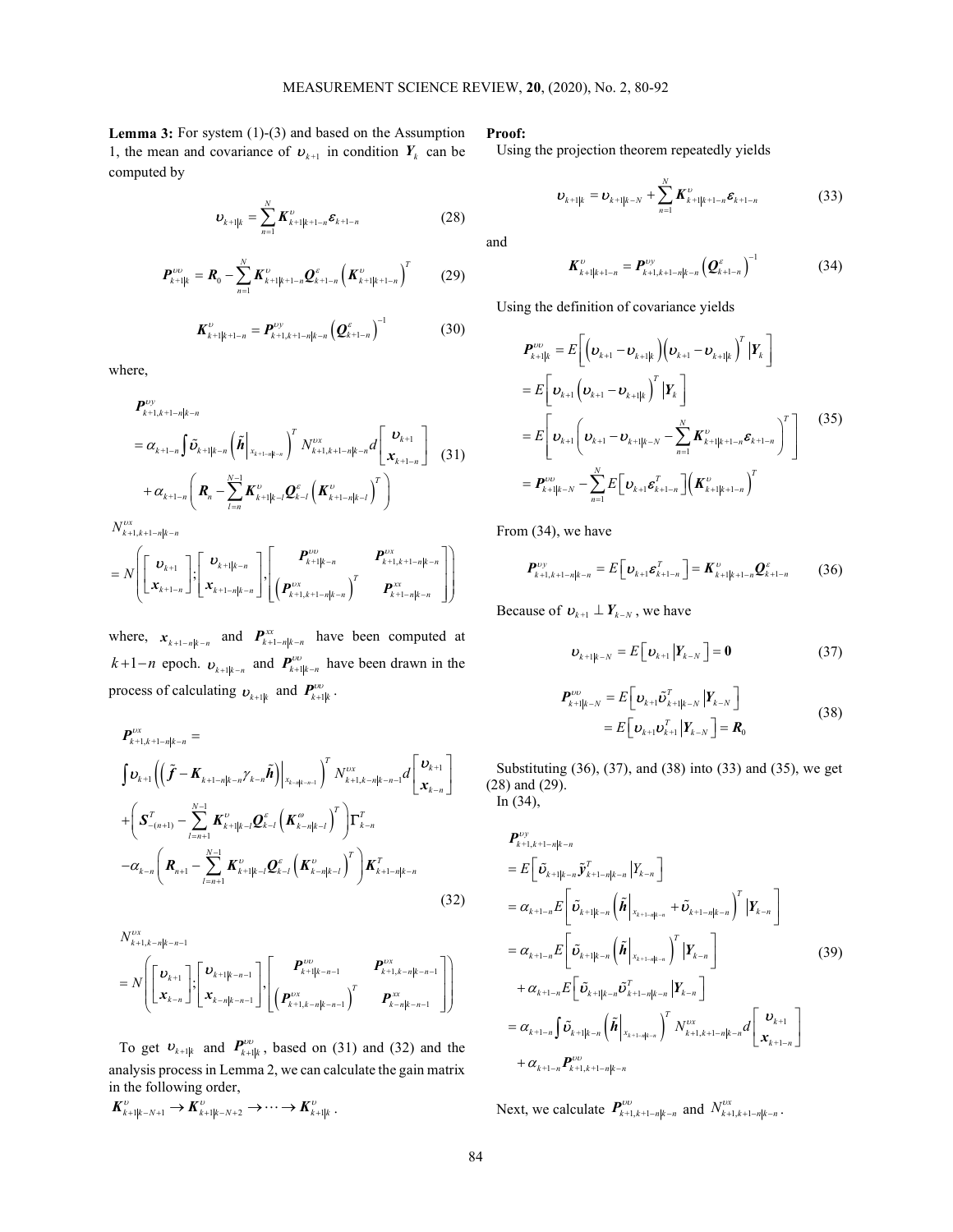From (28), we have

$$
\tilde{\boldsymbol{\nu}}_{k+1-n|k-n} = \boldsymbol{\nu}_{k+1-n} - \boldsymbol{\nu}_{k+1-n|k-n} \n= \boldsymbol{\nu}_{k+1-n} - \sum_{l=n}^{n+N-1} \boldsymbol{K}_{k+1-n|k-l}^{\nu} \boldsymbol{\varepsilon}_{k-l}
$$
\n(40)

Because of  $\boldsymbol{v}_{k+1} \perp \boldsymbol{\varepsilon}_{k-l}$   $(l > N-1)$  and from (36), we have

$$
\begin{split} \boldsymbol{P}_{k+1,k+1-n|k-n}^{\nu\upsilon} &= E\Big[\tilde{\boldsymbol{v}}_{k+1|k-n}\tilde{\boldsymbol{v}}_{k+1-n|k-n}^T \, \Big| \boldsymbol{Y}_{k-n} \Big] \\ &= E\Big[\boldsymbol{v}_{k+1}\tilde{\boldsymbol{v}}_{k+1-n|k-n}^T \, \Big|\boldsymbol{Y}_{k-n} \Big] \\ &= \boldsymbol{R}_n - \sum_{l=n}^{N-1} \boldsymbol{K}_{k+1|k-l}^{\nu} \boldsymbol{Q}_{k-l}^{\varepsilon} \left(\boldsymbol{K}_{k+1-n|k-l}^{\nu}\right)^T \end{split} \tag{41}
$$

In  $N_{k+1,k+1-n|k-n}^{vx}$ , based on Theorem 1,  $P_{k+1,k+1-n|k-n}^{vx}$  can be calculated as follows.

Because of 
$$
\mathbf{v}_{k+1} \perp \mathbf{z}_{k-1} (t > N-1)
$$
 and from (36), we have  
\n
$$
P_{k+1,k+1-n|k-n}^{\infty} = E\left[\mathbf{v}_{k+1}\bar{\mathbf{v}}_{k-1-n|k-n}\right] \mathbf{V}_{k-n}\right]
$$
\n
$$
= E\left[\mathbf{v}_{k+1}\bar{\mathbf{v}}_{k-1-n|k-n}\right] \mathbf{V}_{k-n}\left[\mathbf{v}_{k+1}\right]
$$
\n
$$
= \mathbf{R}_{n} - \sum_{l=n}^{N-1} \mathbf{K}_{k+1|k-l}^{\infty} \mathbf{Q}_{k-l}^{\infty} \left(\mathbf{K}_{k+1-n|k-n}^{\infty}\right)^{T}
$$
\nwhere  
\nalculated as follows.  
\n
$$
P_{k+1|k-1}^{\infty} = \int \mathbf{f}(\mathbf{x}_{k}) N_{k|k-1}^{\infty} d\mathbf{x}_{k} + \mathbf{F}_{k} \mathbf{\omega}_{k|k-1}
$$
\n
$$
= \int \mathbf{f}(\mathbf{x}_{k}) N_{k|k-1}^{\infty} d\mathbf{x}_{k} + \mathbf{F}_{k} \mathbf{\omega}_{k|k-1}
$$
\n
$$
= \int \mathbf{F}(\mathbf{x}_{k+1} \mathbf{x}_{k+1-n|k-n} + \mathbf{F}_{k} \mathbf{x}_{k-1} \mathbf{x}_{k-1} \mathbf{x}_{k-1} \mathbf{x}_{k-1} \mathbf{x}_{k-1} \mathbf{x}_{k-1} \mathbf{x}_{k-1} \mathbf{x}_{k-1} \mathbf{x}_{k-1} \mathbf{x}_{k-1} \mathbf{x}_{k-1} \mathbf{x}_{k-1} \mathbf{x}_{k-1} \mathbf{x}_{k-1} \mathbf{x}_{k-1} \mathbf{x}_{k-1} \mathbf{x}_{k-1} \mathbf{x}_{k-1} \mathbf{x}_{k-1} \mathbf{x}_{k-1} \mathbf{x}_{k-1} \mathbf{x}_{k-1} \mathbf{x}_{k-1} \mathbf{x}_{k-1} \mathbf{x}_{k-1} \mathbf{x}_{k-1} \mathbf{x}_{k-1} \mathbf{x}_{k-1} \mathbf{x}_{k-1} \mathbf{x}_{k-1} \mathbf{x}_{k-1} \mathbf{x}_{k-1} \math
$$

From (10), we have

$$
\tilde{\boldsymbol{\omega}}_{k-n|k-n-1} = \boldsymbol{\omega}_{k-n} - \boldsymbol{\omega}_{k-n|k-n-1}
$$
\n
$$
= \boldsymbol{\omega}_{k-n} - \sum_{l=n+1}^{n+N} \boldsymbol{K}_{k-n|k-l}^{\omega} \boldsymbol{\varepsilon}_{k-l}
$$
\n(43)

In (42), because of  $\boldsymbol{v}_{k+1} \perp \boldsymbol{\omega}_{k-l}$   $(l > N-1)$ , we have

$$
\begin{split} \boldsymbol{P}_{k+1,k-n|k-n-1}^{\omega\omega} &= E\bigg[\tilde{\boldsymbol{U}}_{k+1|k-n-1}\tilde{\boldsymbol{\varpi}}_{k-n|k-n-1}^T \big| \boldsymbol{Y}_{k-n-1}\bigg] \\ &= E\bigg[\boldsymbol{U}_{k+1}\tilde{\boldsymbol{\varpi}}_{k-n|k-n-1}^T \big| \boldsymbol{Y}_{k-n-1}\bigg] \\ &= \boldsymbol{S}_{-(n+1)}^T - \sum_{l=n+1}^{N-1} \boldsymbol{K}_{k+1|k-l}^{\omega} \boldsymbol{Q}_{k-l}^c \left(\boldsymbol{K}_{k-n|k-l}^{\omega}\right)^T \end{split} \tag{44}
$$

REMENT SCIENCE REVIEW, 20, (2020), No. 2, 80-92<br>  $P_{k+1,k-n|k-n1}^{(n)}$  in (42) can be calculated like  $P_{k+1,k-1}^{(n)}$  in<br>
(41), where *n* in  $P_{k+1,k-1-k}^{(n)}$  and the substituted by *n* + 1.<br>
(40) **Theorem 1:** For system (1)- $\bm{P}_{k+1,k-n|k-n-1}^{w}$  in (42) can be calculated like  $\bm{P}_{k+1,k+1-n|k-n}^{w}$  in (41), where *n* in  $P_{k+1,k+1-n|k-n}^{w}$  need to be substituted by *n*+1. **Theorem 1:** For system  $(1)-(3)$  and Assumption 1, the Gaussian recursive one-step predictor is given by

$$
\boldsymbol{x}_{k+1|k} = \boldsymbol{x}_{k+1|k-1} + \boldsymbol{K}_{k+1|k} \boldsymbol{\varepsilon}_k \tag{45}
$$

$$
\boldsymbol{P}_{k+1|k}^{\text{xx}} = \boldsymbol{P}_{k+1|k-1}^{\text{xx}} - \boldsymbol{K}_{k+1|k} \boldsymbol{Q}_k^{\text{x}} \boldsymbol{K}_{k+1|k}^T
$$
(46)

$$
\boldsymbol{K}_{k+1|k} = \boldsymbol{P}_{k+1,k|k-1}^{\text{xy}} \left(\boldsymbol{Q}_{k}^{\varepsilon}\right)^{-1} \tag{47}
$$

where

$$
\boldsymbol{x}_{k+1|k-1} = \int \boldsymbol{f}(\boldsymbol{x}_k) N_{k|k-1}^x d\boldsymbol{x}_k + \boldsymbol{\Gamma}_k \boldsymbol{\omega}_{k|k-1}
$$
(48)

$$
\begin{aligned}\n\hat{i}_{z \to p|n-x} &= D_{k+1-n} - D_{k+1-p|n-x} \\
&= D_{k+1-n} - D_{k+1-n|n-x} \\
&= D_{k+1-n} - D_{k+1-n|n-x} \\
&= D_{k+1-n} - \sum_{i=n}^{n} K_{k+1-i}^{\vee} K_{k+1-i} \\
&= D_{k+1-n} - \sum_{i=n}^{n} K_{k+1-i}^{\vee} K_{k+1-i} \\
&= D_{k+1} - \sum_{i=n}^{n} K_{k+1-i}^{\vee} K_{k+1-i} \\
&= E\left[D_{k+1} - \sum_{i=n}^{n} F_{k+1-i}^{\vee} K_{k+1-i} \right] \\
&= E\left[D_{k+1-i} \sum_{i=n}^{n} F_{k+1-i}^{\vee} K_{k+1-i} \right] \\
&= E\left[D_{k+1-i} \sum_{i=n}^{n} F_{k+1-i}^{\vee} K_{k-i} \right] \\
&= E\left[D_{k+1-i} \sum_{i=n}^{n} F_{k+1-i}^{\vee} K_{k-i} \right] \\
&= E\left[D_{k+1-i} \sum_{i=n}^{n} F_{k-i} \sum_{i=n}^{n} F_{k-i} \right] \\
&= E\left[D_{k+1-i} \sum_{i=n}^{n} F_{k-i} \sum_{i=n}^{n} F_{k-i} \right] \\
&= E\left[D_{k+1-i} \sum_{i=n}^{n} F_{k-i} \sum_{i=n}^{n} F_{k-i} \right] \\
&= E\left[D_{k+1-i} \sum_{i=n}^{n} F_{k-i} \sum_{i=n}^{n} F_{k-i} \right] \\
&= E\left[D_{k+1-i} \sum_{i=n}^{n} F_{k-i} \sum_{i=n}^{n} F_{k-i} \right] \\
&= E\left[D_{k+1-i} \sum_{i=n}^{n} F_{k-i} \sum_{i=n}^{n} F_{k-i} \right] \\
&= E\left[D_{k+1-i} \sum_{i=n}^{n} F_{k-i} \sum_{i=n}^{n} F_{k-i} \right] \\
&= E\left[D_{k+1-i} \sum_{i=n}^{n} F_{k-i} \sum_{i=n}^{n} F_{k-i} \right] \\
&= \left[D\left[D\left|\sum_{i=n}^{n}
$$

In (45)-(49),  $\varepsilon_k$ ,  $\mathbf{Q}_k^{\varepsilon}$ ,  $N_{k|k-1}^x$ , and  $N_{k|k-1}^{x_0}$  have been computed at the last epoch. In  $N_{k|k-1}^{x\omega}$  ,  $\bm{\varpi}_{k|k-1}$  ,  $\bm{P}_{k|k-1}^{\omega\omega}$  , and  $\bm{P}_{k|k-1}^{x\omega}$ are calculated in Lemma 2. In  $K_{k+1|k}$ ,  $P_{k|k-1}^{ay}$  can be obtained from (13). Proof:

From GASF in [11], we have (45)-(47), and

$$
\begin{aligned}\n&\left| \mathbf{Y}_{k-n-1} \right] \mathbf{I}_{k-n}^{T} \mathbf{I}_{k-n-1}^{T} \mathbf{J}_{k+1-n|k-n}^{T} & \text{In (45)-(49), } \mathcal{E}_{k}, \mathbf{Q}_{k}^{\varepsilon}, \mathbf{N}_{k|k-1}^{\varepsilon}, \text{ and } \mathbf{N}_{k|k-1}^{\text{no}} \text{ have been} \\
&\left| \mathbf{X}_{k-n} \mathbf{A}_{k-n} \mathbf{I}_{k} \right| \mathbf{X}_{k-1} \mathbf{A}_{k-1} \mathbf{A}_{k-1} \mathbf{A}_{k-1} \mathbf{A}_{k-1} \mathbf{A}_{k-1} \mathbf{A}_{k-1} \mathbf{A}_{k-1} \mathbf{A}_{k-1} \mathbf{A}_{k-1} \mathbf{A}_{k-1} \mathbf{A}_{k-1} \mathbf{A}_{k-1} \mathbf{A}_{k-1} \mathbf{A}_{k-1} \mathbf{A}_{k-1} \mathbf{A}_{k-1} \mathbf{A}_{k-1} \mathbf{A}_{k-1} \mathbf{A}_{k-1} \mathbf{A}_{k-1} \mathbf{A}_{k-1} \mathbf{A}_{k-1} \mathbf{A}_{k-1} \mathbf{A}_{k-1} \mathbf{A}_{k-1} \mathbf{A}_{k-1} \mathbf{A}_{k-1} \mathbf{A}_{k-1} \mathbf{A}_{k-1} \mathbf{A}_{k-1} \mathbf{A}_{k-1} \mathbf{A}_{k-1} \mathbf{A}_{k-1} \mathbf{A}_{k-1} \mathbf{A}_{k-1} \mathbf{A}_{k-1} \mathbf{A}_{k-1} \mathbf{A}_{k-1} \mathbf{A}_{k-1} \mathbf{A}_{k-1} \mathbf{A}_{k-1} \mathbf{A}_{k-1} \mathbf{A}_{k-1} \mathbf{A}_{k-1} \mathbf{A}_{k-1} \mathbf{A}_{k-1} \mathbf{A}_{k-1} \mathbf{A}_{k-1} \mathbf{A}_{k-1} \mathbf{A}_{k-1} \mathbf{A}_{k-1} \mathbf{A}_{k-1} \mathbf{A}_{k-1} \mathbf{A}_{k-1} \mathbf{A}_{k-1} \mathbf{A}_{k-1} \mathbf{A}_{k
$$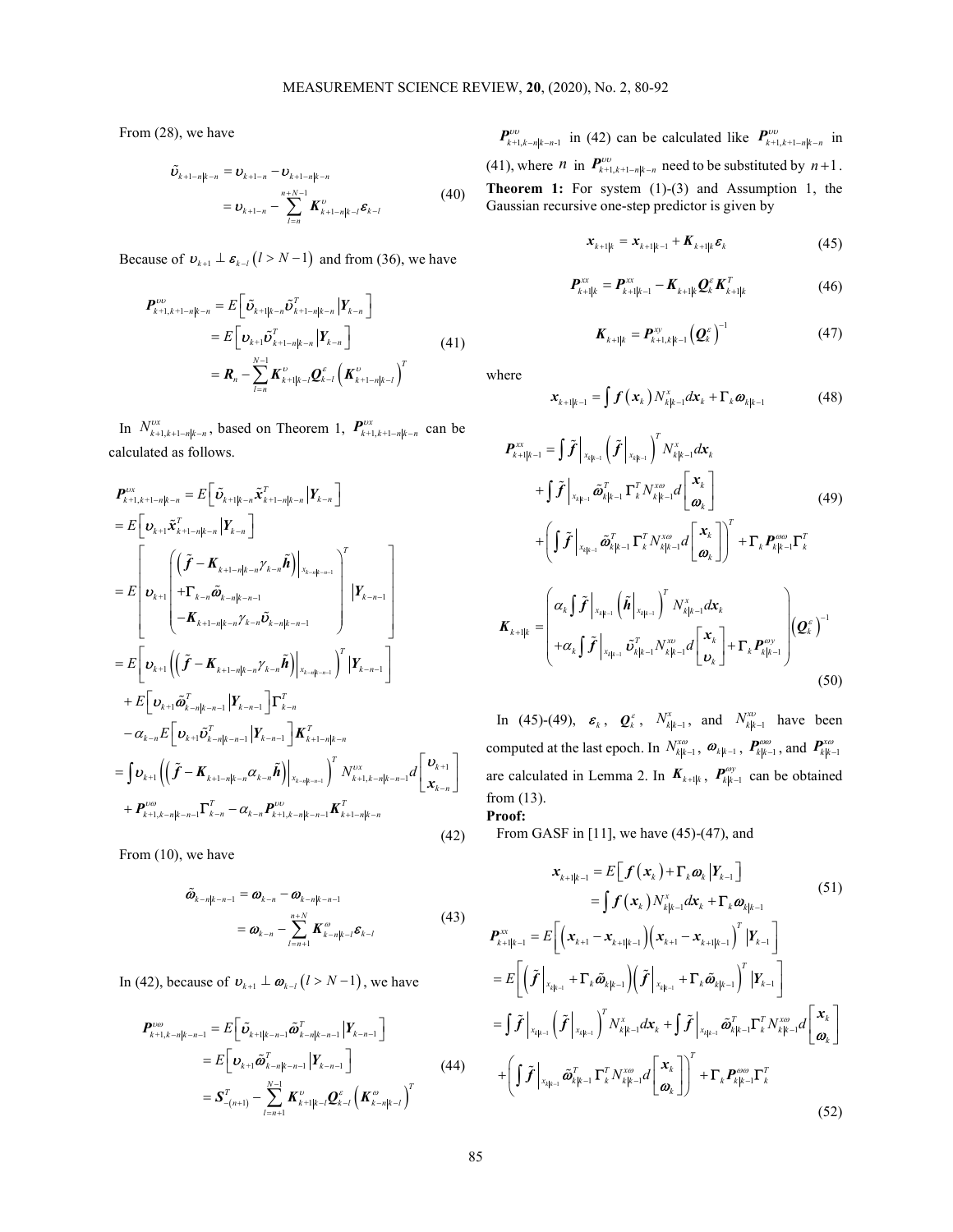In (47),

$$
\begin{split}\n\boldsymbol{P}_{k+1,k|k-1}^{\text{xy}} &= E\bigg[\tilde{\boldsymbol{x}}_{k+1|k-1} \boldsymbol{\varepsilon}_{k}^{T} | Y_{k-1} \bigg] \\
&= E\bigg[\bigg(\tilde{\boldsymbol{f}} \bigg|_{x_{k|k-1}} + \boldsymbol{\Gamma}_{k} \tilde{\boldsymbol{\omega}}_{k|k-1}\bigg) \boldsymbol{\varepsilon}_{k}^{T} | \boldsymbol{Y}_{k-1} \bigg] \\
&= \alpha_{k} E\bigg[\tilde{\boldsymbol{f}} \bigg|_{x_{k|k-1}} \bigg(\tilde{\boldsymbol{h}} \bigg|_{x_{k|k-1}} + \tilde{\boldsymbol{\omega}}_{k|k-1}\bigg)^{T} | \boldsymbol{Y}_{k-1} \bigg] + \boldsymbol{\Gamma}_{k} \boldsymbol{P}_{k|k-1}^{\text{ov}} \\
&= \alpha_{k} \int \tilde{\boldsymbol{f}} \bigg|_{x_{k|k-1}} \bigg(\tilde{\boldsymbol{h}} \bigg|_{x_{k|k-1}} \bigg)^{T} N_{k|k-1}^{x_{k}} dx_{k} \\
&+ \alpha_{k} \int \tilde{\boldsymbol{f}} \bigg|_{x_{k|k-1}} \tilde{\boldsymbol{v}}_{k|k-1}^{T} N_{k|k-1}^{x_{k}} d\bigg[\boldsymbol{X}_{k}^{T}\bigg] + \boldsymbol{\Gamma}_{k} \boldsymbol{P}_{k|k-1}^{\text{ov}}\n\end{split} \tag{53}
$$

Theorem 2: For system (1)-(3) and Assumption 1, the Gaussian recursive filter is given by

$$
\mathbf{x}_{k+1|k+1} = \mathbf{x}_{k+1|k} + \mathbf{K}_{k+1|k+1} \mathbf{\varepsilon}_{k+1}
$$
 (54)

$$
\boldsymbol{P}_{k+1|k+1}^{\text{xx}} = \boldsymbol{P}_{k+1|k}^{\text{xx}} - \boldsymbol{K}_{k+1|k+1} \boldsymbol{Q}_{k+1}^{\varepsilon} \boldsymbol{K}_{k+1|k+1}^T
$$
(55)

$$
\boldsymbol{K}_{k+1|k+1} = \boldsymbol{P}_{k+1|k}^{\mathrm{xy}} \left( \boldsymbol{Q}_{k+1}^{\varepsilon} \right)^{-1} \tag{56}
$$

where,

$$
\begin{aligned}\n\boldsymbol{P}_{k+1|k}^{\text{xy}} &= \\
\alpha_{k+1} \left( \int \tilde{\boldsymbol{x}}_{k+1|k} \left( \tilde{\boldsymbol{h}} \, \bigg|_{\boldsymbol{x}_{k+1|k}} \right)^T N_{k+1|k}^x d\boldsymbol{x}_{k+1} + \int \boldsymbol{K}_{k+1|k} \tilde{\boldsymbol{v}}_{k+1|k}^T N_{k+1|k}^{\text{xy}} d \left[ \boldsymbol{x}_{k+1} \, \bigg| \right] \right) \\
& \boldsymbol{\varepsilon}_{k+1}, \ \boldsymbol{Q}_{k+1}^c \ N_{k+1|k}^{\text{xy}} \ \text{and} \ N_{k+1|k}^{\text{xy}} \ \text{can be seen in Lemma 1.}\n\end{aligned}
$$

Proof:

From the projection theorem, we have

$$
\mathbf{x}_{k+1|k+1} = \mathbf{x}_{k+1|k} + \mathbf{K}_{k+1|k+1} \mathbf{\varepsilon}_{k+1}
$$
 (57)

where

$$
\boldsymbol{K}_{k+1|k+1} = \boldsymbol{P}_{k+1|k}^{\text{xy}} \left( \boldsymbol{Q}_{k+1}^{\varepsilon} \right)^{-1} \tag{58}
$$

From (57), we have

$$
\boldsymbol{P}_{k+1|k}^{\text{xy}} = E\left[\tilde{\boldsymbol{x}}_{k+1|k} \boldsymbol{\varepsilon}_{k+1}^T\right] = \boldsymbol{K}_{k+1|k+1} \boldsymbol{Q}_{k+1}^{\varepsilon} \tag{59}
$$

Substituting (56) and (58) into the covariance  $P_{k+1|k+1}^{xx}$ , we have

$$
\begin{aligned}\n\mathbf{F}_{t+1} &= \int_{\mathbf{K}_{k+1}|\mathbf{k}_{k+1}} \tilde{\mathbf{A}} \tilde{\mathbf{A}} \tilde{\mathbf{A}} \tilde{\mathbf{A}} \tilde{\mathbf{A}} \tilde{\mathbf{A}} \tilde{\mathbf{A}} \tilde{\mathbf{A}} \tilde{\mathbf{A}} \tilde{\mathbf{A}} \tilde{\mathbf{A}} \tilde{\mathbf{A}} \tilde{\mathbf{A}} \tilde{\mathbf{A}} \tilde{\mathbf{A}} \tilde{\mathbf{A}} \tilde{\mathbf{A}} \tilde{\mathbf{A}} \tilde{\mathbf{A}} \tilde{\mathbf{A}} \tilde{\mathbf{A}} \tilde{\mathbf{A}} \tilde{\mathbf{A}} \tilde{\mathbf{A}} \tilde{\mathbf{A}} \tilde{\mathbf{A}} \tilde{\mathbf{A}} \tilde{\mathbf{A}} \tilde{\mathbf{A}} \tilde{\mathbf{A}} \tilde{\mathbf{A}} \tilde{\mathbf{A}} \tilde{\mathbf{A}} \tilde{\mathbf{A}} \tilde{\mathbf{A}} \tilde{\mathbf{A}} \tilde{\mathbf{A}} \tilde{\mathbf{A}} \tilde{\mathbf{A}} \tilde{\mathbf{A}} \tilde{\mathbf{A}} \tilde{\mathbf{A}} \tilde{\mathbf{A}} \tilde{\mathbf{A}} \tilde{\mathbf{A}} \tilde{\mathbf{A}} \tilde{\mathbf{A}} \tilde{\mathbf{A}} \tilde{\mathbf{A}} \tilde{\mathbf{A}} \tilde{\mathbf{A}} \tilde{\mathbf{A}} \tilde{\mathbf{A}} \tilde{\mathbf{A}} \tilde{\mathbf{A}} \tilde{\mathbf{A}} \tilde{\mathbf{A}} \tilde{\mathbf{A}} \tilde{\mathbf{A}} \tilde{\mathbf{A}} \tilde{\mathbf{A}} \tilde{\mathbf{A}} \tilde{\mathbf{A}} \tilde{\mathbf{A}} \tilde{\mathbf{A}} \tilde{\mathbf{A}} \tilde{\mathbf{A}} \tilde{\mathbf{A}} \tilde{\mathbf{A}} \tilde{\mathbf{A}} \tilde{\mathbf{A}} \tilde{\mathbf{A}} \tilde{\mathbf{A}} \tilde{\mathbf{A}} \tilde{\mathbf{A}} \tilde{\mathbf{A}} \tilde{\mathbf{A}} \tilde{\mathbf{A}} \tilde{\mathbf{A}} \tilde{\mathbf{
$$

In (55),

$$
\begin{split} \boldsymbol{P}_{k+1|k}^{\text{xy}} &= E\Big[\ \tilde{\boldsymbol{x}}_{k+1|k} \, \tilde{\boldsymbol{y}}_{k+1|k}^T \, \big| \boldsymbol{Y}_k \, \Big] \\ &= \alpha_{k+1} E\Big[\ \tilde{\boldsymbol{x}}_{k+1|k} \, \tilde{\boldsymbol{z}}_{k+1|k}^T \, \big| \boldsymbol{Y}_k \, \Big] \\ &= \alpha_{k+1} \int \tilde{\boldsymbol{x}}_{k+1|k} \left( \tilde{\boldsymbol{h}} \Big|_{\boldsymbol{x}_{k+1|k}} \right)^T N_{k+1|k}^{\text{x}} \, d\boldsymbol{x}_{k+1} \\ &+ \alpha_{k+1} \int \tilde{\boldsymbol{x}}_{k+1|k} \tilde{\boldsymbol{v}}_{k+1|k}^T N_{k+1|k}^{\text{xy}} \, d\Big[\ \boldsymbol{v}_{k+1} \Big] \end{split} \tag{61}
$$

Recursive computation of proposed algorithm:

1. Initialization( $k = 0$ ): Initial values are  $x_0$  and  $P_0$ ; The number of algorithm runs is set to  $M$ ;  $k=1$ . While k<M

2. Let 
$$
N_0 = \min(N, k)
$$
,  $\boldsymbol{\omega}_{k|k-N_0} = \boldsymbol{\omega}_0$ ,  $\boldsymbol{P}_{k|k-N_0}^{\omega\omega} = \boldsymbol{Q}_0$ ,   
 $\boldsymbol{\nu}_{k|k-N_0} = \boldsymbol{\nu}_0$  and  $\boldsymbol{P}_{k|k-N_0}^{\omega\omega} = \boldsymbol{R}_0$ .  
 Prediction:

3. (10), (11), and (12) are used to calculate  $\boldsymbol{\omega}_{k|k-1}$ ,  $\boldsymbol{P}_{k|k-1}^{\text{cov}}$ and  $K_{k|k-1}^{\omega}$ . By using (13) and (14),  $K_{k|k-1}^{\omega}$  can be computed by  $\boldsymbol{K}_{k|k-N_0}^{\omega} \to \boldsymbol{K}_{k|k-N_0+1}^{\omega} \to \cdots \to \boldsymbol{K}_{k|k-1}^{\omega}$ .

4. Compute  $x_{k+1,k}$ ,  $P_{k+1,k}^{\text{xx}}$ , and  $K_{k+1,k}$  through (45), (46), and (47).

Correction:

- 5. Using (5) and (6) to calculate  $\boldsymbol{\varepsilon}_{k+1}$  and  $\boldsymbol{Q}_{k+1}^{\varepsilon}$ .
- by  $K_{i_1\mu_1}^n$ ,  $\left[ K_{i_1\mu_1} B_{i_1\mu_1}^n \right]$  4. Compute  $x_{i_1\mu_1}$ ,  $P_{i_1\mu_1}^n$ , and  $K_{i_1\mu_1}$  through (45), (46),<br>  $\left[ K_{i_1\mu_1} B_{i_1\mu_1}^n \right]$  4. Compute  $x_{i_1\mu_1}$ ,  $P_{i_1\mu_1}^n$ , and  $K_{i_1\mu_1}$  thr 6. (28), (29), and (30) are used to calculate  $v_{k+1|k}$ ,  $P_{k+1|k}^{vw}$ , and  $K_{k+1|k}^{\nu}$ . By using (31) and (32),  $K_{k+1|k}^{\nu}$  can be obtained by  $\mathbf{K}_{k+1|k-N_0+1}^{\nu} \to \mathbf{K}_{k+1|k-N_0+2}^{\nu} \to \cdots \to \mathbf{K}_{k+1|k}^{\nu}$ . 7. Using (54), (55), and (56) compute  $x_{k+1|k+1}$ ,  $P_{k+1|k+1}^{\text{xx}}$  and

$$
\boldsymbol{K}_{k+1|k+1}.
$$

end while.

# 4. NUMERICAL IMPLEMENTATION

The CKF [7] is omitted here.  $\zeta_i$ ,  $\zeta_i$ , and  $\zeta_i$  represent sigma points set with suitable dimensions.

Assuming that values before the  $k$  epoch have been known, details of the numerical implementation are demonstrated as follows.

Numerical implementation of Lemma 2:

At first, rewrite (10) and (11) as follows

$$
\boldsymbol{\omega}_{k|k-n} = \boldsymbol{\omega}_{k|k-n-1} + \boldsymbol{K}_{k|k-n}^{\omega} \boldsymbol{\varepsilon}_{k-n}
$$
(62)

$$
\boldsymbol{P}_{k|k-n}^{\omega\omega} = \boldsymbol{P}_{k|k-n-1}^{\omega\omega} - \boldsymbol{K}_{k|k-n}^{\omega} \boldsymbol{Q}_{k-n}^{\varepsilon} \left( \boldsymbol{K}_{k|k-n}^{\omega} \right)^{T} \tag{63}
$$

Below, assuming  $\mathbf{\omega}_{k|k-2}$  and  $\mathbf{P}_{k|k-2}^{\omega\omega}$  have been known, we calculate  $\boldsymbol{\omega}_{k|k-1}$  and  $\boldsymbol{P}_{k|k-1}^{\omega\omega}$ .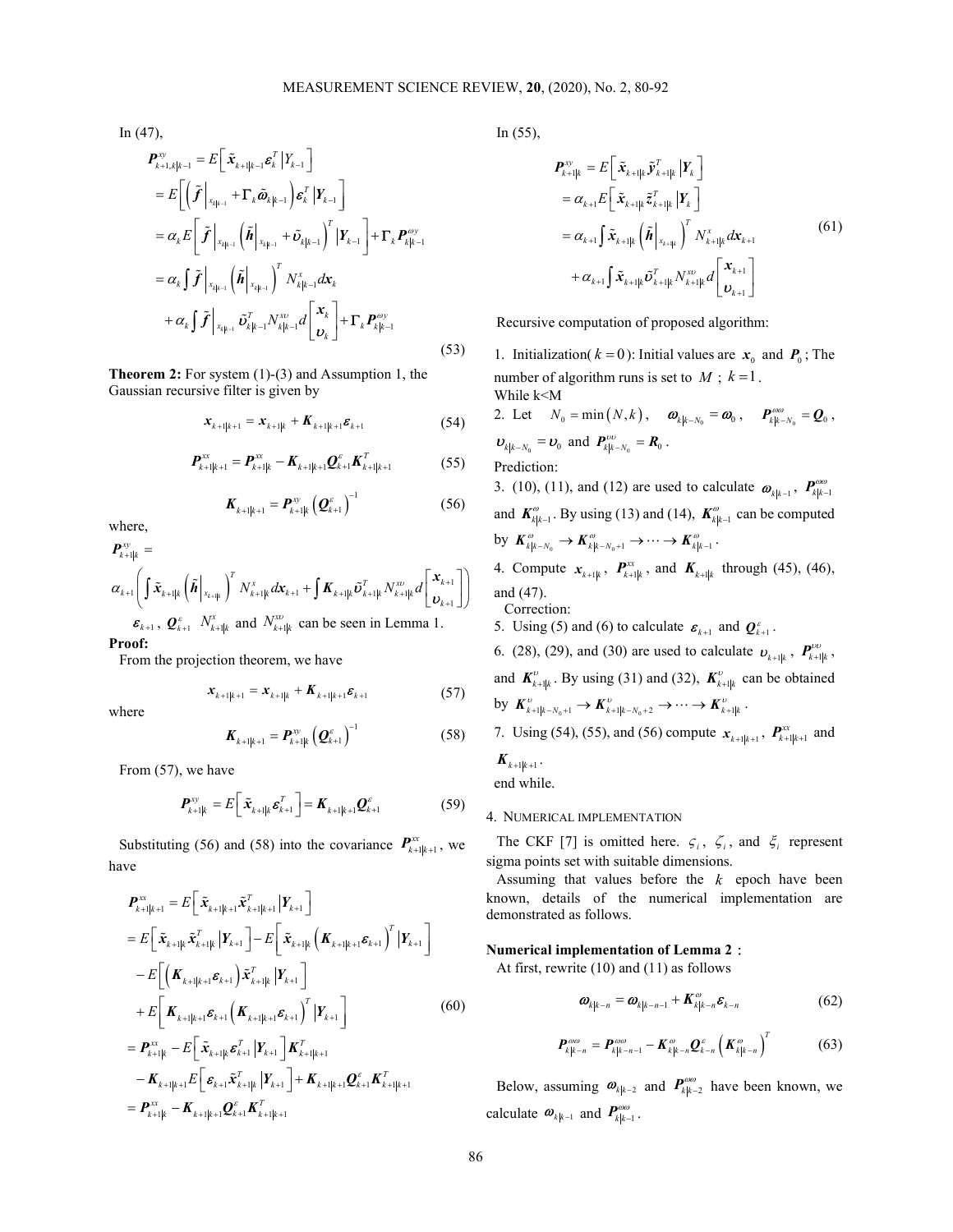We define

$$
\widehat{\boldsymbol{\Gamma}}_1 = \begin{bmatrix} \boldsymbol{\omega}_{k|k-3} \\ \boldsymbol{x}_{k-2|k-3} \end{bmatrix}, \boldsymbol{\Xi}_1 = \begin{bmatrix} \boldsymbol{P}_{k|k-3}^{\omega\omega} & \boldsymbol{P}_{k,k-2|k-3}^{\omega\omega} \\ \left(\boldsymbol{P}_{k,k-2|k-3}^{\omega\omega}\right)^T & \boldsymbol{P}_{k-2|k-3}^{\omega\omega} \end{bmatrix}
$$
(64)

1) Factorize

$$
\mathbf{\Xi}_1 = \mathbf{\Sigma}_1 \mathbf{\Sigma}_1^T \tag{65}
$$

2) Compute the cubature points

$$
\mathbf{X}^{\text{ox}}_{i,k,k-2|k-3} = \begin{bmatrix} \mathbf{X}^{\text{ox}}_{i,k|k-3} \\ \mathbf{X}^{\text{ox}}_{i,k-2|k-3} \end{bmatrix} = \mathbf{\Sigma}_{i} \mathbf{G}_{i} + \widehat{\mathbf{\Gamma}}_{1}, i = 1, 2, \cdots, 2(n+p) \quad (66)
$$

3) Compute the cubature points after propagation

$$
\boldsymbol{\mu}_{i,k-2|k-3}^{\mathrm{x}} = \boldsymbol{f}\left(\mathbf{X}_{i,k-2|k-3}^{\mathrm{x}}\right), i=1,2,\cdots,2(n+p) \qquad (67)
$$

$$
\boldsymbol{\sigma}_{i,k-2|k-3}^{\mathrm{x}} = \boldsymbol{h}\Big(\mathbf{X}_{i,k-2|k-3}^{\mathrm{x}}\Big), i=1,2,\cdots,2(n+p) \qquad (68)
$$

4) (14) in Lemma 2 can be expressed as

 2 , 1 2 , 3 , 2 3 1 2 , 3 , 2 3 1 2 2 1 2 2 , 3 , 2 3 1 1 2 2 , 3 1 2 , 2 3 2 1 1 1 2 1 2 1 1 2 2 1 1 2 2 n p <sup>T</sup> x x k k k i k k i k k i n p <sup>T</sup> x T i k k i k k k k k i T n p n p x i k k i k k i i n p n p x i k k k k i k k k i i n p n p n p n p n p n p P X X K X X K 2 2 2 3 2 2 2 1 2 3 T N T T k k l k k l k l k l N T T k k l k k l k k l k k l Q K Q K S K Q K K (69)

Substituting (69) into  $N_{k,k-1|k-2}^{\omega x}$ , all values in  $N_{k,k-1|k-2}^{\omega x}$ have been known. Then, we calculate (13).

$$
\widehat{\boldsymbol{\Gamma}}_2 = \begin{bmatrix} \boldsymbol{\varpi}_{k|k-2} \\ \boldsymbol{x}_{k-1|k-2} \end{bmatrix}, \boldsymbol{\Xi}_2 = \begin{bmatrix} \boldsymbol{P}_{k|k-2}^{\omega\omega} & \boldsymbol{P}_{k,k-1|k-2}^{\omega\mathbf{x}} \\ \left(\boldsymbol{P}_{k,k-1|k-2}^{\omega\mathbf{x}}\right)^T & \boldsymbol{P}_{k-1|k-2}^{\omega\mathbf{x}} \end{bmatrix} \tag{70}
$$

1) Factorize

$$
\mathbf{\Xi}_2 = \mathbf{\Sigma}_2 \mathbf{\Sigma}_2^T \tag{71}
$$

2) Compute the cubature points

$$
\mathbf{X}^{\text{cov}}_{i,k,k-1|k-2} = \begin{bmatrix} \mathbf{X}^{\text{cov}}_{i,k|k-2} \\ \mathbf{X}^{\text{x}}_{i,k-1|k-2} \end{bmatrix} = \mathbf{\Sigma}_2 \mathbf{G}_i + \hat{\mathbf{\Gamma}}_2, i = 1, 2, \cdots, 2(n+p) \quad (72)
$$

3) Compute the cubature points after propagation

$$
\boldsymbol{\sigma}_{i,k-1|k-2}^{x} = \boldsymbol{h}\left(\mathbf{X}_{i,k-1|k-2}^{x}\right), i = 1,2,\cdots,2(n+p) \tag{73}
$$

4) (13) in Lemma 2 can be expressed as

MEASUREMENT SCIENCE REVIEW, 20, (2020), No. 2, 80-92  
\nline  
\n
$$
\left[\begin{array}{c} \mathbf{a}_{ik-3} \\ \mathbf{r}_{k-3} \end{array}\right] \mathbf{E}_{1} = \left[\begin{array}{cc} P_{i_{1}i_{1}i_{2}}^{non} & P_{i_{1}i_{2}i_{3}j_{4}}^{non} \\ \left[\begin{array}{cc} \mathbf{a}_{i_{1}i_{2}j_{3}} & \mathbf{a}_{i_{1}i_{3}j_{4}} \end{array}\right] & (64) & \mathbf{\sigma}_{i_{1}i_{1}i_{2}j_{3}}^{m} = \mathbf{\hat{h}}\left(\mathbf{X}_{i_{1}i_{1}i_{1}j_{1}}^{m} \right), i=1,2,\cdots,2(n+p) \qquad (73)
$$
\n
$$
\mathbf{E}_{1} = \mathbf{\Sigma}_{1}\mathbf{\Sigma}_{i}^{T} & (65) & P_{i_{1}i_{1}i_{2}j_{3}}^{m} = \mathbf{a}_{i_{1}i_{2}j_{1}j_{1}}^{m} \mathbf{\Sigma}_{i_{1}i_{2}j_{1}}^{m} = \mathbf{\hat{h}}\left(\mathbf{X}_{i_{1}i_{1}j_{1}j_{1}}^{m} \right) & \mathbf{\hat{h}}^{T} \mathbf{X}_{i_{1}i_{1}i_{2}}^{m} = \mathbf{\hat{h}}\left(\mathbf{X}_{i_{1}i_{1}i_{1}j_{1}}^{m} \right)
$$
\n
$$
= \mathbf{\hat{h}}\left(\mathbf{X}_{i_{1}i_{1}i_{3}}^{m} \right) = \mathbf{\hat{h}}\left(\mathbf{X}_{i_{1}i_{1}i_{3}}^{m} \right) = \mathbf{\hat{h}}\left(\mathbf{X}_{i_{1}i_{1}i_{3}}^{m} \right) & (74) \qquad 0.5 \qquad 0.5 \qquad 0.5 \qquad 0.5 \qquad 0.5 \qquad 0.5 \qquad 0.5 \qquad 0.5 \qquad 0.5 \qquad 0.5 \qquad 0.5 \qquad 0.5 \qquad 0.5 \qquad 0.5 \qquad 0.5 \qquad 0.5 \qquad 0.5 \qquad 0.5 \qquad 0.5 \qquad 0.5 \qquad
$$

Substituting (74) into (12), we get  $K_{k|k-1}^{\omega}$ ,  $\boldsymbol{\omega}_{k|k-1}$ , and  $\boldsymbol{P}_{k|k-1}^{\omega\omega}$ . Numerical implementation of Theorem 1:

 $N_{k|k-1}^x$ ,  $\varepsilon_k$ , and  $\mathbf{Q}_k^{\varepsilon}$  have been known at the  $k$  epoch.  $\boldsymbol{\omega}_{k|k-1}$ ,  $\boldsymbol{K}_{k|k-1}^{\omega}$ , and  $\boldsymbol{P}_{k|k-1}^{\omega\omega}$  have been calculated in Lemma 2.  $N_{k|k-1}^{\mathcal{X}^{\mathcal{Y}}}$  has been calculated in Lemma 1 at the last epoch. In  $N_{k|k-1}^{x\omega}$ , from (14), we have

$$
= \sum_{k=1}^{n} \sum_{i}^{n} (65) \qquad \sum_{k,k=|k-2}^{n} \sum_{\omega_{k-1}}^{n} (65) \qquad \sum_{k,k=|k-2}^{n} \sum_{\omega_{k-1}}^{n} (65) \qquad \sum_{k,k=|k-2}^{n} \sum_{\omega_{k-1}}^{n} (65) \qquad \sum_{k,k=|k-2}^{n} \sum_{\omega_{k-1}}^{n} (65) \qquad \sum_{k,k=|k-2}^{n} \sum_{\omega_{k-1}}^{n} (65) \qquad \sum_{k,k=|k-2}^{n} \sum_{\omega_{k-1}}^{n} (65) \qquad \sum_{k,k=1}^{n} (65) \qquad \sum_{k,k=1}^{n} (65) \qquad \sum_{k,k=1}^{n} (65) \qquad \sum_{k,k=1}^{n} (65) \qquad \sum_{k,k=1}^{n} (65) \qquad \sum_{k,k=1}^{n} (65) \qquad \sum_{k,k=1}^{n} (65) \qquad \sum_{k,k=1}^{n} (65) \qquad \sum_{k,k=1}^{n} (65) \qquad \sum_{k,k=1}^{n} (65) \qquad \sum_{k,k=1}^{n} (65) \qquad \sum_{k,k=1}^{n} (65) \qquad \sum_{k,k=1}^{n} (65) \qquad \sum_{k,k=1}^{n} (65) \qquad \sum_{k,k=1}^{n} (65) \qquad \sum_{k,k=1}^{n} (65) \qquad \sum_{k,k=1}^{n} (65) \qquad \sum_{k,k=1}^{n} (65) \qquad \sum_{k,k=1}^{n} (65) \qquad \sum_{k,k=1}^{n} (65) \qquad \sum_{k,k=1}^{n} (65) \qquad \sum_{k,k=1}^{n} (65) \qquad \sum_{k,k=1}^{n} (65) \qquad \sum_{k,k=1}^{n} (65) \qquad \sum_{k,k=1}^{n} (65) \qquad \sum_{k,k=1}^{n} (65) \qquad \sum_{k,k=1}^{n} (65) \qquad \sum_{k,k=1}^{n} (65) \qquad \sum_{k,k=1}^{n} (65) \qquad \sum_{k,k=1
$$

From (72), we have

$$
\mu_{i,k-1|k-2}^{x} = f\left(\mathbf{X}_{i,k-1|k-2}^{x}\right), i=1,2,\cdots,2(n+p) \qquad (76)
$$

Then,

$$
=h\left(\mathbf{X}_{i,k-2|k-1}^{*}\right), i=1,2,\ldots,2(n+p) \qquad (68) \qquad N_{i|k-1}^{N_{i}}^{N_{i}} \qquad \mathbf{B}_{i}, \text{ and } \mathbf{Q}_{i}^{*} \text{ have been known at the } k \text{ epoch.}
$$
\na 2 can be expressed as\n
$$
N_{i|k-1}^{*} \text{ has been calculated in Lemma 2.}
$$
\na 2 can be expressed as\n
$$
N_{i|k-1}^{*} \text{ has been calculated in Lemma 1 at the last epoch. In}
$$
\n
$$
N_{i|k-1}^{*} \text{ has been calculated in Lemma 1 at the last epoch. In}
$$
\n
$$
N_{i|k-1}^{*} \text{ as } \mathbf{G}_{i,k-1}^{*} \text{ has the same calculated in Lemma 1 at the last epoch. In}
$$
\n
$$
N_{i|k-1}^{*} \text{ as } \mathbf{G}_{i,k-1}^{*} \text{ has the same calculated in Lemma 1 at the last epoch. In}
$$
\n
$$
N_{i|k-1}^{*} \text{ as } \mathbf{G}_{i,k-1}^{*} \text{ has the same calculated in } \mathbf{G}_{i,k-1}^{*} \text{ has the same calculated in } \mathbf{G}_{i,k-1}^{*} \text{ has the same calculated in } \mathbf{G}_{i,k-1}^{*} \text{ has the same calculated in } \mathbf{G}_{i,k-1}^{*} \text{ has the same calculated in } \mathbf{G}_{i,k-1}^{*} \text{ has the same calculated in } \mathbf{G}_{i,k-1}^{*} \text{ has the same calculated in } \mathbf{G}_{i,k-1}^{*} \text{ has the same calculated in } \mathbf{G}_{i,k-1}^{*} \text{ has the same calculated in } \mathbf{G}_{i,k-1}^{*} \text{ has the same calculated in } \mathbf{G}_{i,k-1}^{*} \text{ has the same calculated in } \mathbf{G}_{i,k-1}^{*} \text{ has the same calculated in } \mathbf{G}_{i,k-1}^{*} \text{ has the same calculated in } \mathbf{G}_{i,k-1}^{*} \text{ has the same calculated in } \mathbf{G}_{i,k-1}^{*} \text{ has the same calculated in } \mathbf{G}_{i,k-1}^{*} \text{ has the same calculated in } \mathbf{G}_{i,k-1}^{*} \text{ has the same calculated in } \
$$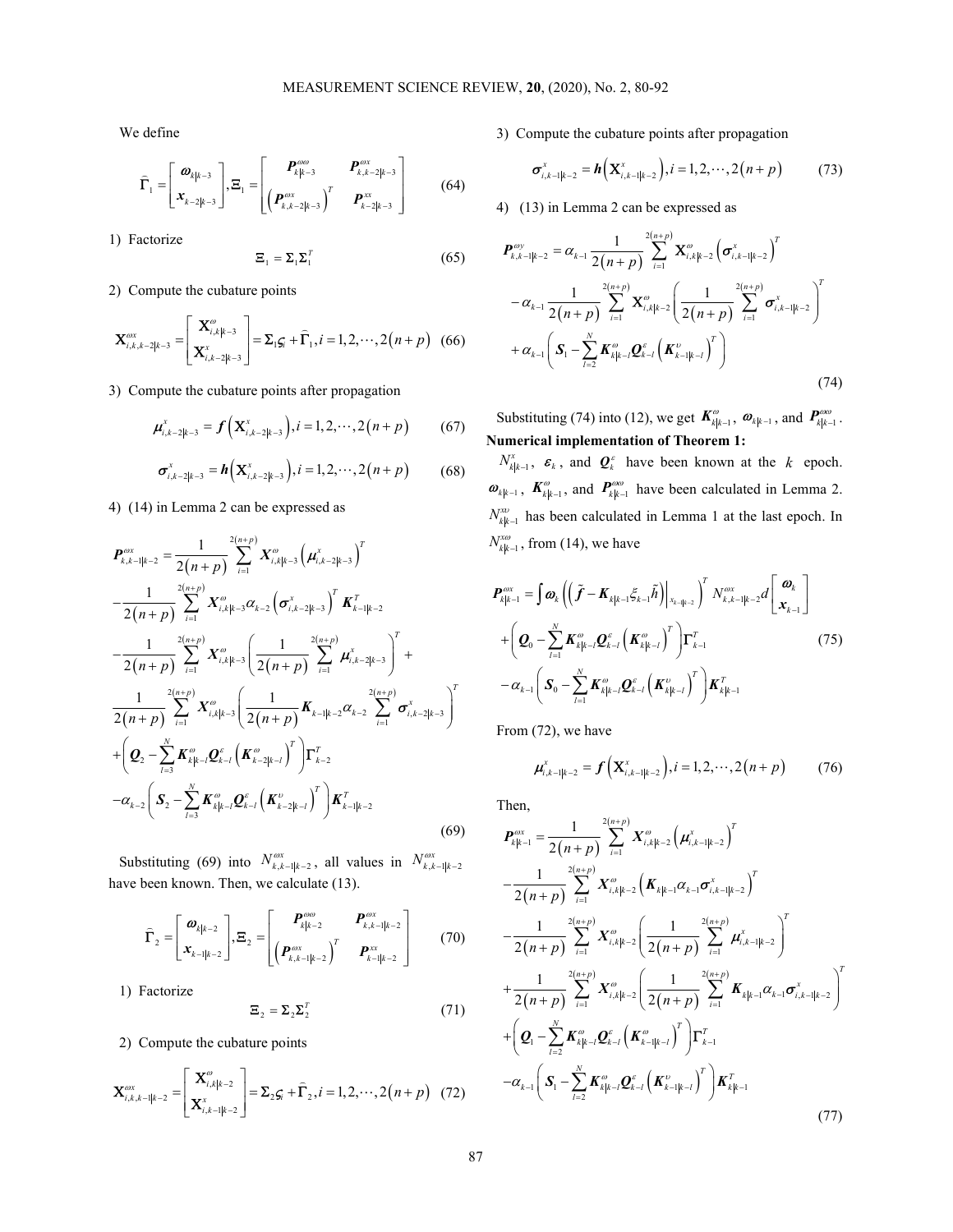We define

$$
\widehat{\boldsymbol{\Gamma}}_{3} = \begin{bmatrix} \boldsymbol{x}_{k|k-1} \\ \boldsymbol{\varpi}_{k|k-1} \end{bmatrix}, \boldsymbol{\Xi}_{3} = \begin{bmatrix} \boldsymbol{P}_{k|k-1}^{\mathrm{ex}} & \left( \boldsymbol{P}_{k|k-1}^{\mathrm{ex}} \right)^{T} \\ \boldsymbol{P}_{k|k-1}^{\mathrm{ex}} & \boldsymbol{P}_{k|k-1}^{\mathrm{ex}} \end{bmatrix} \tag{78}
$$

$$
\widehat{\boldsymbol{\Gamma}}_{4} = \begin{bmatrix} \boldsymbol{x}_{k|k-1} \\ \boldsymbol{v}_{k|k-1} \end{bmatrix}, \boldsymbol{\Xi}_{4} = \begin{bmatrix} \boldsymbol{P}_{k|k-1}^{xx} & \boldsymbol{P}_{k|k-1}^{xv} \\ \left(\boldsymbol{P}_{k|k-1}^{xv}\right)^{T} & \boldsymbol{P}_{k|k-1}^{vv} \end{bmatrix}
$$
(79)

1) Factorize

$$
\boldsymbol{P}_{k|k-1} = \boldsymbol{M}_{k|k-1} \boldsymbol{M}_{k|k-1}^T
$$
 (80)

$$
\mathbf{\Xi}_3 = \mathbf{\Sigma}_3 \mathbf{\Sigma}_3^T \tag{81}
$$

$$
\Xi_4 = \Sigma_4 \Sigma_4^T \tag{82}
$$

2) Compute the cubature points

$$
\mathbf{X}_{i,k|k-1} = \mathbf{M}_{k|k-1} \mathbf{C}_i + \mathbf{x}_{k|k-1}, i = 1, \cdots, 2n
$$
 (83)

$$
\mathbf{X}_{i,k|k-1}^{\text{X0}} = \begin{bmatrix} \mathbf{X}_{i,k|k-1}^{\text{x}} \\ \mathbf{X}_{i,k|k-1}^{\text{w}} \end{bmatrix} = \mathbf{\Sigma}_3 \mathbf{\zeta}_i + \widehat{\boldsymbol{\Gamma}}_3, i = 1, 2, \cdots, 2(n+p) \quad (84)
$$

$$
\mathbf{X}_{i,k|k-1}^{\mathcal{X}^{\mathcal{Y}}} = \begin{bmatrix} \widetilde{\mathbf{X}}_{i,k|k-1}^{\mathcal{X}} \\ \widetilde{\mathbf{X}}_{i,k|k-1}^{\mathcal{Y}} \end{bmatrix} = \mathbf{\Sigma}_{4} \boldsymbol{\zeta}_{i} + \widehat{\boldsymbol{\Gamma}}_{4}, i = 1, 2, \cdots, 2(n+m) \quad (85)
$$

3) Compute the cubature points after propagation

$$
\mu_{i,k|k-1} = f\Big(\mathbf{X}_{i,k|k-1}\Big), i = 1, 2, \cdots, 2n \tag{86}
$$

$$
\boldsymbol{\delta}_{i,k|k-1} = \boldsymbol{h}\left(\mathbf{X}_{i,k|k-1}\right), i = 1, 2, \cdots, 2n \tag{87}
$$

$$
\mu_{i,k|k-1}^* = f\left(\mathbf{X}_{i,k|k-1}^*\right), i = 1, 2, \cdots, 2(n+p) \tag{88}
$$

$$
\delta_{i,k|k-1}^x = h\Big(\mathbf{X}_{i,k|k-1}^x\Big), i = 1, 2, \cdots, 2(n+p) \tag{89}
$$

$$
\breve{\mu}_{i,k|k-1}^{x} = f\left(\breve{\mathbf{X}}_{i,k|k-1}^{x}\right), i = 1, 2, \cdots, 2(n+m) \tag{90}
$$

4) Calculate mean and covariance in Theorem 1. According to (13), we have

$$
\mathbf{X}_{i,k_{k-1}}^{m} = \begin{bmatrix} \overline{\mathbf{x}}_{i,k_{k-1}}^{n} \end{bmatrix} = \mathbf{Z}_{k}^{T} \mathbf{f}_{k,k_{k-1}}^{n} = \mathbf{Z}_{k}^{T} \mathbf{f}_{k,k_{k-1}}^{T} = \mathbf{Z}_{k}^{T} \mathbf{f}_{k,k_{k-1}}^{T} = \mathbf{Z}_{k}^{T} \mathbf{f}_{k,k_{k-1}}^{T} = \mathbf{Z}_{k}^{T} \mathbf{f}_{k,k_{k-1}}^{T} = \mathbf{Z}_{k}^{T} \mathbf{f}_{k,k_{k-1}}^{T} = \mathbf{Z}_{k}^{T} \mathbf{f}_{k,k_{k-1}}^{T} = \mathbf{Z}_{k}^{T} \mathbf{f}_{k,k_{k-1}}^{T} = \mathbf{Z}_{k}^{T} \mathbf{f}_{k,k_{k-1}}^{T} = \mathbf{Z}_{k}^{T} \mathbf{f}_{k,k_{k-1}}^{T} = \mathbf{Z}_{k}^{T} \mathbf{f}_{k,k_{k-1}}^{T} = \mathbf{Z}_{k}^{T} \mathbf{f}_{k,k_{k-1}}^{T} = \mathbf{Z}_{k}^{T} \mathbf{f}_{k,k_{k-1}}^{T} = \mathbf{Z}_{k}^{T} \mathbf{f}_{k,k_{k-1}}^{T} = \mathbf{Z}_{k}^{T} \mathbf{f}_{k,k_{k-1}}^{T} = \mathbf{Z}_{k}^{T} \mathbf{f}_{k,k_{k-1}}^{T} = \mathbf{Z}_{k}^{T} \mathbf{f}_{k,k_{k-1}}^{T} = \mathbf{Z}_{k}^{T} \mathbf{f}_{k,k_{k-1}}^{T} = \mathbf{Z}_{k}^{T} \mathbf{f}_{k,k_{k-1}}^{T} = \mathbf{Z}_{k}^{T} \mathbf{f}_{k,k_{k-1}}^{T} = \mathbf{Z}_{k}^{T} \mathbf{f}_{k,k_{k-1}}^{T} = \mathbf{Z}_{k}^{T} \mathbf{f}_{k,k_{k-1}}^{T} = \mathbf{Z}_{k}^{T} \mathbf{f}_{k,k_{k-1}}^{T} = \mathbf{Z}_{k}^{T} \mathbf{f}_{k,k_{k-1}}^{T} = \mathbf{Z}_{k}^{T} \mathbf{f}_{k,k_{k-1}}^{T} = \mathbf{Z}_{k}^{T}
$$

MEASUREMENT SCIENCE REVIEW, 20, (2020), No. 2, 80-92  
\n
$$
\mathbf{x}_{k_{\parallel}-1} \Bigg[ \mathbf{E}_{3} = \left[ \begin{matrix} P_{k_{\parallel}+1}^{\text{ex}} & (P_{k_{\parallel}+1}^{\text{ex}})^{T} \\ P_{k_{\parallel}+1}^{\text{ex}} & P_{k_{\parallel}+1}^{\text{ex}} \end{matrix} \right] \cdot \mathbf{E}_{3} = \left[ \begin{matrix} P_{k_{\parallel}+1}^{\text{ex}} & (P_{k_{\parallel}+1}^{\text{ex}})^{T} \\ P_{k_{\parallel}+1}^{\text{ex}} & P_{k_{\parallel}+1}^{\text{ex}} \end{matrix} \right] \cdot \mathbf{E}_{4} = \left[ \begin{matrix} P_{k_{\parallel}+1}^{\text{ex}} & P_{k_{\parallel}+1}^{\text{ex}} \\ P_{k_{\parallel}+1}^{\text{ex}} & P_{k_{\parallel}+1}^{\text{ex}} \end{matrix} \right] \cdot \mathbf{E}_{4} = \left[ \begin{matrix} P_{k_{\parallel}+1}^{\text{ex}} & P_{k_{\parallel}+1}^{\text{ex}} \\ P_{k_{\parallel}+1}^{\text{ex}} & P_{k_{\parallel}+1}^{\text{ex}} \end{matrix} \right] \cdot \mathbf{E}_{4} = \left[ \begin{matrix} P_{k_{\parallel}+1}^{\text{ex}} & P_{k_{\parallel}+1}^{\text{ex}} \\ P_{k_{\parallel}+1}^{\text{ex}} & P_{k_{\parallel}+1}^{\text{ex}} \end{matrix} \right] \qquad (79) \qquad + \alpha_{k} \frac{1}{2(n+m)} \sum_{i=1}^{2(n+m)} \sum_{i=1}^{2(n+m)} \tilde{H}_{k_{\parallel}+1}^{\text{ex}} \left[ \mathbf{X}_{i,k_{\parallel}+1}^{\text{ex}} \right] \cdot \left( \mathbf{Q}_{k}^{\text{ex}} \right)^{-1} \\ \mathbf{P}_{k_{\parallel}-1} = \mathbf{M}_{k_{\parallel}+1} \mathbf{M}_{k_{\parallel}-1}^{\text{ex}} & (80) \qquad -\alpha_{k} \left( \frac{1}{2(n+m)} \sum_{i=1}^{2(n+m)} \sum_{i
$$

$$
\boldsymbol{x}_{k+1|k} = \frac{1}{2n} \sum_{i=1}^{2n} \boldsymbol{\mu}_{i,k|k-1} + \boldsymbol{\Gamma}_k \boldsymbol{\omega}_{k|k-1} + \boldsymbol{K}_{k+1|k} \boldsymbol{\varepsilon}_k \tag{93}
$$

$$
\vec{F}_1 = \begin{bmatrix} x_{i_{k+1}} \\ x_{i_{k+1}} \end{bmatrix} \cdot \vec{E}_1 = \begin{bmatrix} x_{i_{k+1}} \\ x_{i_{k+1}} \end{bmatrix} \cdot \vec{E}_1 = \begin{bmatrix} x_{i_{k+1}} \\ x_{i_{k+1}} \\ x_{i_{k+1}} \end{bmatrix} \cdot \vec{E}_2 = \begin{bmatrix} x_{i_{k+1}} \\ x_{i_{k+1}} \\ x_{i_{k+1}} \end{bmatrix} \cdot \vec{E}_3 = \begin{bmatrix} x_{i_{k+1}} \\ x_{i_{k+1}} \\ x_{i_{k+1}} \end{bmatrix} \cdot \vec{E}_4 = \begin{bmatrix} x_{i_{k+1}} \\ x_{i_{k+1}} \\ x_{i_{k+1}} \end{bmatrix} \cdot \vec{E}_5 = \begin{bmatrix} x_{i_{k+1}} \\ x_{i_{k+1}} \\ x_{i_{k+1}} \end{bmatrix} \cdot \vec{E}_6 = \begin{bmatrix} x_{i_{k+1}} \\ x_{i_{k+1}} \\ x_{i_{k+1}} \end{bmatrix} \cdot \vec{E}_7 = \begin{bmatrix} x_{i_{k+1}} \\ x_{i_{k+1}} \\ x_{i_{k+1}} \end{bmatrix} \cdot \vec{E}_8 = \begin{bmatrix} x_{i_{k+1}} \\ x_{i_{k+1}} \\ x_{i_{k+1}} \end{bmatrix} \cdot \vec{E}_9 = \begin{bmatrix} x_{i_{k+1}} \\ x_{i_{k+1}} \\ x_{i_{k+1}} \end{bmatrix} \cdot \vec{E}_9 = \begin{bmatrix} x_{i_{k+1}} \\ x_{i_{k+1}} \\ x_{i_{k+1}} \end{bmatrix} \cdot \vec{E}_9 = \begin{bmatrix} x_{i_{k+1}} \\ x_{i_{k+1}} \\ x_{i_{k+1}} \end{bmatrix} \cdot \vec{E}_9 = \begin{bmatrix} x_{i_{k+1}} \\ x_{i_{k+1}} \\ x_{i_{k+1}} \end{bmatrix} \cdot \vec{E}_9 = \begin{bmatrix} x_{i_{k+1}} \\ x_{i_{k+1}} \\ x_{i_{k+1}} \end{bmatrix} \cdot \vec{E}_9 = \begin{bmatrix} x_{i_{k+1}} \\ x_{i_{k+1}} \\ x_{i_{k+1}} \end{bmatrix} \cdot \vec{E}_9 = \begin{bmatrix} x_{i_{k+1}} \\ x_{i_{
$$

# Numerical implementation of Lemma 3:

At first, we rewrite (28) and (29) as follows

$$
\boldsymbol{v}_{k|k-n} = \boldsymbol{v}_{k|k-n-1} + \boldsymbol{K}_{k|k-n}^{\nu} \boldsymbol{\varepsilon}_{k-n}
$$
\n(95)

$$
\boldsymbol{P}_{k|k-n}^{\nu\nu} = \boldsymbol{P}_{k|k-n-1}^{\nu\nu} - \boldsymbol{K}_{k|k-n}^{\nu} \boldsymbol{Q}_{k-n}^{\varepsilon} \left( \boldsymbol{K}_{k|k-n}^{\nu} \right)^{T} \tag{96}
$$

Below, assuming  $\boldsymbol{v}_{k+1|k-1}$  and  $\boldsymbol{P}_{k+1|k-1}^{vw}$  have been known, we calculate  $\boldsymbol{v}_{k+1|k}$  and  $\boldsymbol{P}_{k+1|k}^{ov}$ . We define

$$
\widehat{\boldsymbol{\Gamma}}_{s} = \begin{bmatrix} \boldsymbol{v}_{k+1|k-2} \\ \boldsymbol{x}_{k-1|k-2} \end{bmatrix}, \boldsymbol{\Xi}_{s} = \begin{bmatrix} \boldsymbol{P}_{k+1|k-2}^{vv} & \boldsymbol{P}_{k+1,k-1|k-2}^{uv} \\ \left(\boldsymbol{P}_{k+1,k-1|k-2}^{vx}\right)^{T} & \boldsymbol{P}_{k-1|k-2}^{xx} \end{bmatrix}
$$
(97)

1) Factorize

$$
\mathbf{\Xi}_{5} = \mathbf{\Sigma}_{5} \mathbf{\Sigma}_{5}^{T}
$$
 (98)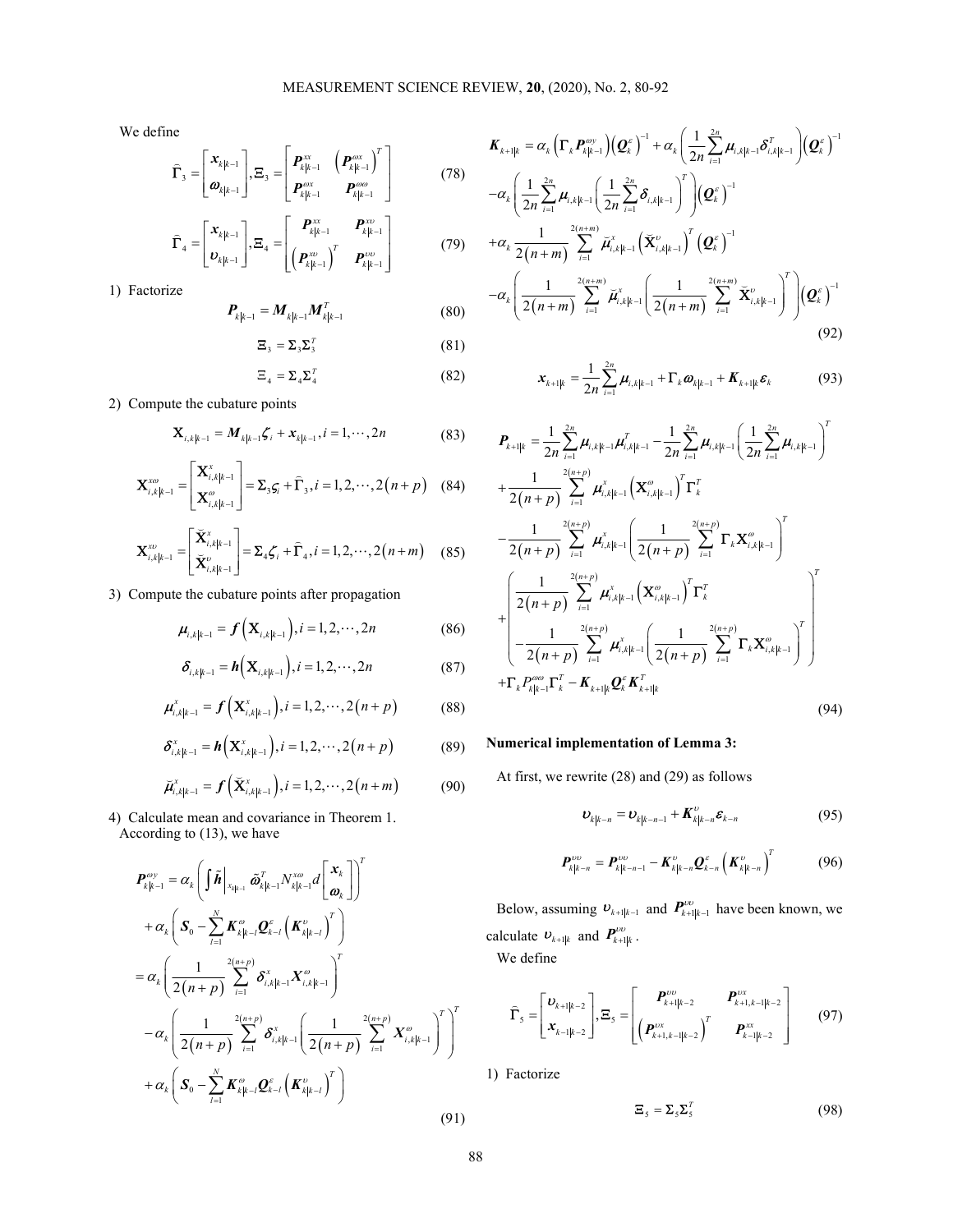2) Compute the cubature points

$$
\mathbf{X}_{i,k+1,k-1|k-2}^{vx} = \begin{bmatrix} \mathbf{X}_{i,k+1|k-2}^{v} \\ \mathbf{X}_{i,k-1|k-2}^{x} \end{bmatrix} = \mathbf{\Sigma}_{5}\mathbf{G}_{i} + \hat{\mathbf{\Gamma}}_{5}, i = 1,\cdots,2(n+m) \quad (99)
$$

3) Compute the cubature points after propagation

$$
\mu_{i,k-1|k-2}^{x} = f\left(\mathbf{X}_{i,k-1|k-2}^{x}\right), i=1,2,\cdots,2(n+m) \qquad (100)
$$

$$
\sigma_{i,k-1|k-2}^{x} = h\Big(\mathbf{X}_{i,k-1|k-2}^{x}\Big), i=1,2,\cdots,2(n+m) \qquad (101)
$$

4) (32) in Lemma 3 can be expressed as

2) Compute the cubature points  
\n
$$
\mathbf{X}_{i,k+1,k-1|k-2}^{av} = \begin{bmatrix} \mathbf{X}_{i,k+1|k-2}^{v} \\ \mathbf{X}_{i,k+1|k-2}^{v} \end{bmatrix} = \mathbf{\Sigma}_{5} \mathbf{S}_{r} + \mathbf{\hat{r}}_{5}, i = 1, \dots, 2(n+m)
$$
 (99)  
\n3) Compute the cubature points after propagation  
\n
$$
\mathbf{A}_{i,k-1|k-2}^{av} = \mathbf{f} \left( \mathbf{X}_{i,k-1|k-2}^{v} \right) = \mathbf{I}_{2,1} \mathbf{S}_{i,k-1}^{av} = \mathbf{I}_{i} \mathbf{S}_{i,k-1|k-1}^{av} = \mathbf{I}_{i} \mathbf{S}_{i,k-1|k-1}^{av} = \mathbf{I}_{i} \mathbf{S}_{i,k+1|k-1}^{av} = \mathbf{I}_{i} \left( \frac{1}{2(n+m)} \sum_{i=1}^{2(n+m)} \sigma_{i,k|k-1}^{v} \right)^{T} \quad (107)
$$
\n4) (32) in Lemma 3 can be expressed as  
\n
$$
\mathbf{A}_{i,k-1|k-2}^{av} = \mathbf{f} \left( \mathbf{X}_{i,k-1|k-2}^{v} \right), i = 1, 2, \dots, 2(n+m)
$$
 (100)  
\n
$$
\mathbf{A}_{i,k-1|k-2}^{av} = \mathbf{f} \left( \mathbf{X}_{i,k-1|k-2}^{v} \right), i = 1, 2, \dots, 2(n+m)
$$
 (101)  
\n3) Compute the cubature points after propagation  
\n
$$
\mathbf{A}_{i,k|k-1}^{av} = \mathbf{I}_{i} \left( \mathbf{X}_{i,k-1|k-2}^{av} \right), i = 1, 2, \dots, 2(n+m)
$$
 (101)  
\n3) Compute the expression of the expression of the equation  $\mathbf{A}_{i,k|k-1}^{av} = \mathbf{I}_{i} \left( \mathbf{X}_{i,k-1|k-2}^{av} \right), i = 1, 2, \dots, 2(n+m)$  (101)  
\n
$$
\mathbf{A}_{i,k|k-1}^{av} = \mathbf{I}_{i} \left( \mathbf{
$$

Substituting (102) into  $N_{k+1, k|k-1}^{vx}$ , then, we calculate (31).

$$
\widehat{\boldsymbol{\Gamma}}_6 = \begin{bmatrix} \boldsymbol{v}_{k+1|k-1} \\ \boldsymbol{x}_{k|k-1} \end{bmatrix}, \boldsymbol{\Xi}_6 = \begin{bmatrix} \boldsymbol{P}_{k+1|k-1}^{vv} & \boldsymbol{P}_{k+1,k|k-1}^{vx} \\ \left(\boldsymbol{P}_{k+1,k|k-1}^{vx}\right)^T & \boldsymbol{P}_{k|k-1}^{xx} \end{bmatrix}
$$
(103)

1) Factorize

$$
\mathbf{\Xi}_{6} = \mathbf{\Sigma}_{6} \mathbf{\Sigma}_{6}^{T} \tag{104}
$$

2) Compute the cubature points

$$
\mathbf{X}_{i,k+1,k|k-1}^{\nu x} = \begin{bmatrix} \mathbf{X}_{i,k+1|k-1}^{\nu} \\ \mathbf{X}_{i,k|k-1}^{x} \end{bmatrix} = \mathbf{\Sigma}_{6}\mathbf{G}_{i} + \mathbf{\hat{\Gamma}}_{6}, i = 1, 2, \cdots, 2(n+m) \ (105)
$$

3) Compute the cubature points after propagation

$$
\sigma_{i,k|k-1}^{x} = h\Big(\mathbf{X}_{i,k|k-1}^{x}\Big), i = 1, 2, \cdots, 2(n+m) \quad (106) \quad 1
$$

4) (31) in Lemma 2 can be expressed as

MEASUREMENT SCIENCE REVIEW, 20, (2020), No. 2, 80-92  
\npute the cubature points  
\n
$$
P_{k+1,k+1}^{(p)} = a_k \frac{1}{2(n+m)} \sum_{i=1}^{2(n+m)} \sum_{k=1}^{2(n+m)} \sum_{k=1}^{2(n+m)} \sum_{j=1}^{2(n+m)} \sum_{k=1}^{2(n+m)} \sum_{k=1}^{2(n+m)} \sum_{j=1}^{2(n+m)} \sum_{j=1}^{2(n+m)} \sum_{j=1}^{2(n+m)} \sum_{j=1}^{2(n+m)} \sum_{j=1}^{2(n+m)} \sum_{j=1}^{2(n+m)} \sum_{j=1}^{2(n+m)} \sum_{j=1}^{2(n+m)} \sum_{j=1}^{2(n+m)} \sum_{j=1}^{2(n+m)} \sum_{j=1}^{2(n+m)} \sum_{j=1}^{2(n+m)} \sum_{j=1}^{2(n+m)} \sum_{j=1}^{2(n+m)} \sum_{j=1}^{2(n+m)} \sum_{j=1}^{2(n+m)} \sum_{j=1}^{2(n+m)} \sum_{j=1}^{2(n+m)} \sum_{j=1}^{2(n+m)} \sum_{j=1}^{2(n+m)} \sum_{j=1}^{2(n+m)} \sum_{j=1}^{2(n+m)} \sum_{j=1}^{2(n+m)} \sum_{j=1}^{2(n+m)} \sum_{j=1}^{2(n+m)} \sum_{j=1}^{2(n+m)} \sum_{j=1}^{2(n+m)} \sum_{j=1}^{2(n+m)} \sum_{j=1}^{2(n+m)} \sum_{j=1}^{2(n+m)} \sum_{j=1}^{2(n+m)} \sum_{j=1}^{2(n+m)} \sum_{j=1}^{2(n+m)} \sum_{j=1}^{2(n+m)} \sum_{j=1}^{2(n+m)} \sum_{j=1}^{2(n+m)} \sum_{j=1}^{2(n+m)} \sum_{j=1}^{2(n+m)} \sum_{j=1}^{2(n+m)} \sum_{j=1}^{2(n+m)} \sum_{j=1}^{2(n+m)} \sum_{j=1}^{2(n+m)} \sum_{j=1}^{2(n+m)} \sum_{j=1}^{2(n+m)} \sum_{j=1}^{2(n+m)} \sum_{j=1}^{2(n+m)} \sum_{j=1}^{2(n+m)} \sum_{j=1}^{2(n+m)} \sum_{j=1}^{2(n+m)} \sum_{j=1}^{2(n+m)} \sum_{j=1}^{2(n+m)} \sum_{j=1}
$$

Substituting (107) into (30), we get  $K_{k+1|k}^{\nu}$ ,  $v_{k+1|k}$ , and  $P_{k+1|k}^{\nu\upsilon}$ .

# Numerical implementation of Lemma 1:

To calculate  $P_{k+1|k}^{xv}$  in  $N_{k+1|k}^{xv}$ , from (105), we have

$$
\mu_{i,k|k-1}^x = f\Big(\mathbf{X}_{i,k|k-1}^x\Big), i = 1, 2, \cdots, 2(n+m) \tag{108}
$$

According to (42) in Lemma 3, we have

$$
= \begin{bmatrix} \mathbf{K}_{2n+1,n-1}^{*} \\ \mathbf{K}_{2n+1,n-2}^{*} \end{bmatrix} = \mathbf{E}_{s}\mathbf{S}_{s} + \mathbf{\bar{T}}_{s}, i = 1, ..., 2(n+m)
$$
 (99)  
\n
$$
= \begin{bmatrix} \mathbf{K}_{2n+1,n-1}^{*} \\ \mathbf{K}_{2n+1,n-2}^{*} \end{bmatrix} = \mathbf{E}_{s}\mathbf{S}_{s} + \mathbf{\bar{T}}_{s}, i = 1, ..., 2(n+m)
$$
 (100)  
\n
$$
+ \alpha_{s} \left( \mathbf{R}_{s} - \frac{k}{c^{2}} \mathbf{K}_{s}^{*} \mathbf{u}_{s}, \mathbf{R}_{s}^{*} \right) \left( \frac{1}{2(n+m)} \sum_{i=1}^{2(n+m)} \mathbf{K}_{2n+1,n-1}^{*} \right)^{T} \left( 107 \right)
$$
\n
$$
+ \alpha_{s} \left( \mathbf{R}_{s} - \frac{k}{c^{2}} \mathbf{K}_{s}^{*} \mathbf{u}_{s}, \mathbf{R}_{s}^{*} \right) \left( \mathbf{K}_{s}^{*} \mathbf{u}_{s}, \mathbf{R}_{s} \right)^{T} \right)
$$
\n
$$
+ \alpha_{s} \left( \mathbf{R}_{s} - \frac{k}{c^{2}} \mathbf{K}_{s}^{*} \mathbf{u}_{s}, \mathbf{R}_{s}^{*} \right) \left( \mathbf{K}_{s}^{*} \mathbf{u}_{s}, \mathbf{R}_{s}^{*} \right)
$$
\n
$$
+ \alpha_{s} \left( \mathbf{R}_{s} - \mathbf{R}_{s}^{*} \mathbf{u}_{s}, \mathbf{R}_{s}^{*} \right) \left( \mathbf{K}_{s} \mathbf{u}_{s}, \mathbf{R}_{s}^{*} \right)^{T} \right)
$$
\n
$$
+ \alpha_{s} \left( \mathbf{K}_{s} - \mathbf{R}_{s}^{*} \mathbf{u}_{s}, \mathbf{R}_{s}^{*} \right)
$$
\n
$$
+ \alpha_{s} \left( \mathbf{K}_{s} - \mathbf{R}_{s}^{*} \mathbf{u}_{s}, \mathbf{R}_{s}^{*} \right)
$$
\n
$$
+
$$

Then, we define

$$
\widehat{\boldsymbol{\Gamma}}_{7} = \begin{bmatrix} \boldsymbol{x}_{k+1|k} \\ \boldsymbol{v}_{k+1|k} \end{bmatrix}, \boldsymbol{\Xi}_{7} = \begin{bmatrix} \boldsymbol{P}_{k+1|k}^{\mathrm{xx}} & \boldsymbol{P}_{k+1|k}^{\mathrm{xy}} \\ \left(\boldsymbol{P}_{k+1|k}^{\mathrm{xy}}\right)^{T} & \boldsymbol{P}_{k+1|k}^{\mathrm{yy}} \end{bmatrix} \tag{110}
$$

1) Factorize

$$
\mathbf{\Xi}_{7} = \mathbf{\Sigma}_{7} \mathbf{\Sigma}_{7}^{T} \tag{111}
$$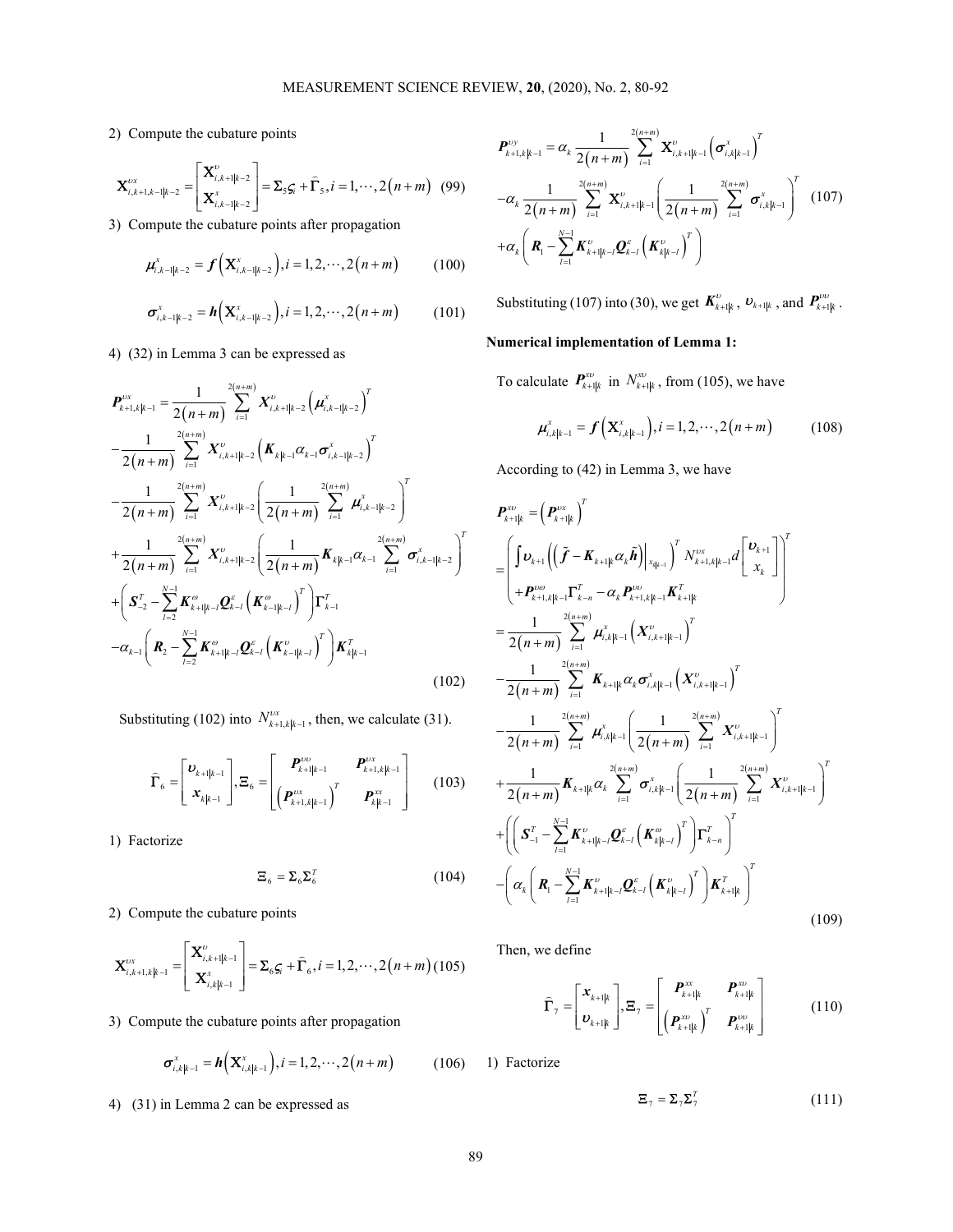$$
\boldsymbol{P}_{k+1|k} = \boldsymbol{M}_{k+1|k} \boldsymbol{M}_{k+1|k}^T
$$
 (112)

2) Compute the cubature points

$$
\mathbf{X}_{i,k+1|k}^{\mathcal{X}^{\mathcal{U}}} = \begin{bmatrix} \mathbf{X}_{i,k+1|k}^{\mathcal{X}} \\ \mathbf{X}_{i,k+1|k}^{\mathcal{U}} \end{bmatrix} = \mathbf{\Sigma}_7 \mathbf{S}_i + \widehat{\boldsymbol{\Gamma}}_7, i = 1, 2, \cdots, 2(n+m) \quad (113)
$$

$$
\mathbf{X}_{i,k+1|k} = \mathbf{M}_{k+1|k}\mathbf{G}_i + \mathbf{x}_{k+1|k}, i = 1,\cdots,2n
$$
 (114)

3) Compute the cubature points after propagation

$$
\sigma_{i,k+1|k}^{x} = h\Big(\mathbf{X}_{i,k+1|k}^{x}\Big), i = 1,2,\cdots,2(n+m)
$$
 (115)

$$
\boldsymbol{\sigma}_{i,k+1|k} = \boldsymbol{h}\left(\mathbf{X}_{i,k+1|k}\right), i = 1,2,\cdots,2n \tag{116}
$$

4) The innovation and covariance can be computed as

$$
\boldsymbol{\varepsilon}_{k+1} = \boldsymbol{y}_{k+1} - \frac{1}{2n} \sum_{i=1}^{2n} \boldsymbol{\sigma}_{i,k+1|k} - \boldsymbol{\varepsilon}_{k+1|k}
$$
 (117)

$$
\mathbf{X}_{i,s+ip}^{\text{in}} = \begin{bmatrix} \mathbf{X}_{i,s+ip}^* \\ \mathbf{X}_{i,s+ip}^* \end{bmatrix} = \begin{bmatrix} \mathbf{X}_{i,s+ip}^* \\ \mathbf{X}_{i,s+ip}^* \end{bmatrix} = \begin{bmatrix} \mathbf{X}_{i,s+ip}^* \\ \mathbf{X}_{i,s+ip}^* \end{bmatrix} = \mathbf{I}_{i,s+ip}^* \mathbf{I}_{s+ip,j}^* = \mathbf{I}_{1},...,2n
$$
\n(114)  
\nCompute the cubature points after propagation  
\n
$$
\sigma_{i,s+ip}^* = \mathbf{h} \Big( \mathbf{X}_{i,s+ip}^* \Big) , i = 1,2,...,2(n+m)
$$
\n(115)  
\n
$$
\sigma_{i,s+ip}^* = \mathbf{h} \Big( \mathbf{X}_{i,s+ip}^* \Big) , i = 1,2,...,2(n+m)
$$
\n(116)  
\n
$$
\sigma_{i,s+ip}^* = \mathbf{h} \Big( \mathbf{X}_{i,s+ip}^* \Big) , i = 1,2,...,2n
$$
\n(116)  
\nThe innovation and covariance can be computed as  
\n
$$
\mathbf{e}_{k+1} = \mathbf{y}_{k+1} = \frac{1}{2n} \sum_{i=1}^n \sigma_{i,s+ip}^* = \mathbf{0}_{k+1}
$$
\n(117)  
\n
$$
\mathbf{f}_{k+1} = \mathbf{b}_{k+1} + \mathbf{b}_{k+1} + \mathbf{b}_{k+1} + \mathbf{c}_{k+1} + \mathbf{c}_{k+1} + \mathbf{c}_{k+1} + \mathbf{c}_{k+1} + \mathbf{c}_{k+1} + \mathbf{c}_{k+1} + \mathbf{c}_{k+1} + \mathbf{c}_{k+1} + \mathbf{c}_{k+1} + \mathbf{c}_{k+1} + \mathbf{c}_{k+1} + \mathbf{c}_{k+1} + \mathbf{c}_{k+1} + \mathbf{c}_{k+1} + \mathbf{c}_{k+1} + \mathbf{c}_{k+1} + \mathbf{c}_{k+1} + \mathbf{c}_{k+1} + \mathbf{c}_{k+1} + \mathbf{c}_{k+1} + \mathbf{c}_{k+1} + \math
$$

## Numerical implementation of Theorem 2:

From Lemma 1, we have

$$
-\alpha_{k+1} \frac{1}{2(n+m)} \sum_{i=1}^{\infty} \sigma_{i,k+1|k}^{x} \left( \frac{1}{2(n+m)} \sum_{i=1}^{2(n+m)} \mathbf{X}_{i,k+1|k}^{x} \right)
$$
\n
$$
+\alpha_{k+1} \left( \frac{1}{2(n+m)} \sum_{i=1}^{2(n+m)} \sigma_{i,k+1|k}^{x} \left( \mathbf{X}_{i,k+1|k}^{y} \right)^{T} \right)^{T}
$$
\n
$$
-\alpha_{k+1} \left( \frac{1}{2(n+m)} \sum_{i=1}^{2(n+m)} \sigma_{i,k+1|k}^{x} \left( \frac{1}{2(n+m)} \sum_{i=1}^{2(n+m)} \mathbf{X}_{i,k+1|k}^{y} \right)^{T} \right)^{T}
$$
\n
$$
(118)
$$
\n
$$
\text{numerical implementation of Theorem 2:}
$$
\nFrom Lemma 1, we have\n
$$
\mathbf{P}_{k+1|k}^{xy} = \alpha_{k+1} \frac{1}{2n} \sum_{i=1}^{2n} \mathbf{X}_{i,k+1|k} \sigma_{i,k+1|k}^{x}
$$
\n
$$
-\alpha_{k+1} \frac{1}{2n} \sum_{i=1}^{2n} \mathbf{X}_{i,k+1|k}^{x} \left( \frac{1}{2(n+m)} \sum_{i=1}^{2n} \sigma_{i,k+1|k}^{x} \right)^{T}
$$
\n
$$
+\alpha_{k+1} \frac{1}{2(n+m)} \sum_{i=1}^{2(n+m)} \mathbf{X}_{i,k+1|k}^{x} \left( \mathbf{X}_{i,k+1|k}^{y} \right)^{T}
$$
\n
$$
-\alpha_{k+1} \frac{1}{2n} \sum_{i=1}^{2(n+m)} \mathbf{X}_{i,k+1|k}^{x} \left( \mathbf{X}_{i,k+1|k}^{y} \right)^{T}
$$
\n
$$
-\alpha_{k+1} \frac{1}{2(n+m)} \sum_{i=1}^{2(n+m)} \mathbf{X}_{i,k+1|k}^{x} \left( \alpha_{k+1} \frac{1}{2(n+m)} \sum_{i=1}^{2(n+m)} \mathbf{X}_{i,k+1|k}^{y} \right)^{T}
$$
\n
$$
+\alpha_{k+
$$

From Theorem 1, Lemma 1, and Lemma 3, and substituting (119) into (56), we get  $K_{k+1|k+1}$ ,  $x_{k+1|k+1}$ , and  $P_{k+1|k+1}$ .

# 5. SIMULATION

The strong nonlinearity model [11] is as follows.

MEASUREMENT SCIENCE REVIEW, 20, (2020), No. 2, 80-92  
\n
$$
P_{k+1|k} = M_{k+1|k}M_{k+1|k}^{T}
$$
\n
$$
= M_{k+1|k}M_{k+1|k}^{T}
$$
\n
$$
= \begin{bmatrix}\n\mathbf{X}_{i,k+1|k}^{*} & (112) & \text{From Theorem 1, Lemma 1, and Lemma 3, and substituting (119) into (56), we get  $\mathbf{K}_{k+1|k+1}$ ,  $\mathbf{x}_{k+1|k+1}$ , and  $\mathbf{P}_{k+1|k+1}$ .\n
$$
= \begin{bmatrix}\n\mathbf{X}_{i,k+1|k}^{*} \\
\mathbf{X}_{i,k+1|k}^{*}\n\end{bmatrix} = \mathbf{\Sigma}_{7}\mathbf{S}_{i} + \hat{\mathbf{\Gamma}}_{7}, i = 1, 2, \dots, 2(n+m)
$$
\n
$$
= \begin{bmatrix}\n\mathbf{X}_{i,k+1|k}^{*} \\
\mathbf{X}_{i,k+1|k}^{*}\n\end{bmatrix} = \mathbf{Z}_{7}\mathbf{S}_{i} + \hat{\mathbf{\Gamma}}_{7}, i = 1, 2, \dots, 2(n+m)
$$
\n
$$
= \begin{bmatrix}\n\mathbf{X}_{i,k+1|k}^{*} \\
\mathbf{X}_{i,k+1|k}^{*}\n\end{bmatrix} = \begin{bmatrix}\n\mathbf{X}_{i,k+1|k}^{*} \\
\mathbf{X}_{i,k+1|k}^{*} \\
\mathbf{X}_{i,k+1|k}^{*}\n\end{bmatrix} + \begin{bmatrix}\n\mathbf{0}.\mathbf{1} \\
\mathbf{0}.\mathbf{1} \\
\mathbf{0}.\mathbf{2}\mathbf{X}_{i,k} & \mathbf{X}_{i,k+1|k}\n\end{bmatrix} + \begin{bmatrix}\n\mathbf{0}.\mathbf{1} \\
\mathbf{0}.\mathbf{1} \\
\mathbf{0}.\mathbf{1} \\
\mathbf{0}.\mathbf{X}_{i,k+1|k} & \mathbf{X}_{i,k+1|k}\n\end{bmatrix}, i = 1, 2, \dots, 2(n+m)
$$
\n
$$
= \mathbf{h}\left(\mathbf{X}_{i,k+1|k}^{*}\right), i = 1
$$
$$

$$
z_k = \cos(x_{1,k}) + x_{2,k}x_{3,k} + \nu_k
$$
 (121)

$$
y_k = \gamma_k z_k + (1 - \gamma_k) z_{k|k-1}
$$
 (122)

$$
\omega_k = a_0 \eta_k + a_1 \eta_{k-1} + a_2 \eta_{k-2} \tag{123}
$$

$$
v_k = b_0 \eta_k + b_1 \eta_{k-1} + b_2 \eta_{k-2}
$$
 (124)

after propagation<br>  $z_k = \cos(x_{i,k}) + x_{2,k}x_{3,k} + v_k$  (121)<br>  $i = 1, 2, \dots, 2n$  (115)<br>  $y_k = \gamma_k z_k + (1 - \gamma_k) z_{kj+1}$  (122)<br>  $\omega_k = a_0 \eta_k + a_i \eta_{k-1} + a_i \eta_{k-2}$  (122)<br>  $\omega_k = a_0 \eta_k + a_i \eta_{k-1} + a_i \eta_{k-2}$  (123)<br>  $\sigma_{i,k-i|k} - v_{k+i|k}$  (117)<br>
The v ..., 2n (114)<br>  $x_{k+1} = \begin{bmatrix} x_{2,k+1} \\ x_{2,k+1} \end{bmatrix} = \begin{bmatrix} x_{1,k} + e^{-x} + 10 \\ x_{2,k+2} \end{bmatrix} + \begin{bmatrix} 0.1 \\ 0.1 \end{bmatrix} = \begin{bmatrix} a_{k+1} \\ 0.1 \end{bmatrix}$ <br>
(120)<br>
nagation<br>  $z_k = \cos(x_{1,k}) + x_{2,k}x_{3,k} + v_k$  (121)<br>  $y_k = y_k z_k + (1 - y_k) z_{k|k-1}$  (122)<br>
..., =1,2,...,2*n* (116)<br>
o<sub>λ</sub> = *α<sub>v</sub>n<sub>k</sub>* + *α<sub>t</sub>n<sub>k*-1</sub> + *α<sub>z</sub>n<sub>k-2</sub>* (123)<br>
can be computed as<br>  $v_k = a_0 n_k + a_1 n_{k-1} + a_2 n_{k-2}$  (123)<br>
can be computed as<br>  $v_k = b_0 n_k + b_1 n_{k-1} + b_2 n_{k-2}$  (124)<br>
The variable *n<sub>k</sub>* is zero 2*n* (116)<br>  $y_k = \gamma_k \varepsilon_k + (1 - \gamma_k) \varepsilon_{ik+1}$  (122)<br>
(122)<br>
computed as<br>  $\omega_k = a_0 \eta_k + a_1 \eta_{k-1} + a_2 \eta_{k-2}$  (123)<br>
computed as<br>  $v_k = b_0 \eta_k + b_1 \eta_{k-1} + b_2 \eta_{k-2}$  (124)<br>
The variable  $\eta_k$  is zero-mean Gaussian white noise wi The variable  $\eta_k$  is zero-mean Gaussian white noise with variance 1.  $\gamma_k$  is random signal with Bernoulli distribution, and the probability  $p(\gamma_k = 1) = \alpha = 0.9$ .  $a_0$ ,  $a_1$ ,  $a_2$ ,  $b_0$ ,  $b_1$ ,  $b_2$  are set as 0.9, 0.6, 0.4, 0.5, 0.6, 0.7, respectively. The initial system state and filter state are set as  $\mathbf{x}_{k+1} = \begin{bmatrix} x_{1,k+1} \\ x_{2,k+1} \\ x_{3,k+1} \end{bmatrix} = \begin{bmatrix} 3\sin^2(5x_{2,k}) \\ x_{1,k} + e^{-0.85x_{3,k}} + 10 \\ 0.2x_{1,k}(x_{2,k} + x_{3,k}) + 0 \end{bmatrix} + \begin{bmatrix} 0.1 \\ 0.1 \\ 0.1 \end{bmatrix} \omega_k$  (120)<br>  $z_k = \cos(x_{1,k}) + x_{2,k}x_{3,k} + v_k$  (121)<br>  $y_k = \gamma_k z_k + (1 - \gamma_k) z_{k|k-1}$  (12  $\mathbf{x}_{k+1} = \begin{bmatrix} x_{1,k+1} \\ x_{2,k+1} \\ x_{3,k+1} \end{bmatrix} = \begin{bmatrix} 3\sin^2(5x_{2,k}) \\ x_{1,k} + e^{-4.05x_{3,k}} + 10 \\ 0.2x_{1,k} (x_{2,k} + x_{3,k}) + 0 \\ 0.1 \end{bmatrix} + \begin{bmatrix} 0.1 \\ 0.1 \\ 0.1 \end{bmatrix} \omega_k$  (120)<br>  $z_k = \cos(x_{1,k}) + x_{2,k}x_{3,k} + v_k$  (121)<br>  $y_k = \gamma_k z_k + (1 - \gamma_k) z_{k|k-1$  $\overline{x}_0 = \begin{bmatrix} -0.7 & 1 & 1 \end{bmatrix}^T$ , and  $P_0 = I_{3\times 3}$ . The Error and RMSE defined in [16] are rewritten as follows  $\left[0.2x_{1,k}\left(x_{2,k}+x_{3,k}\right)\right] \left[0.1\right]^{-k}$  (123)<br>  $\cos\left(x_{1,k}\right)+x_{2,k}x_{3,k}+v_k$  (121)<br>  $=\gamma_k z_k + (1-\gamma_k) z_{k|k-1}$  (122)<br>  $=a_0\eta_k + a_1\eta_{k-1} + a_2\eta_{k-2}$  (123)<br>  $=b_0\eta_k + b_1\eta_{k-1} + b_2\eta_{k-2}$  (124)<br>
is zero-mean Gaussian white nois cos( $x_{i,k}$ ) +  $x_{2,k}x_{3,k}$  +  $v_k$  (121)<br>
=  $\gamma_k z_k$  + (1- $\gamma_k$ )  $z_{k|k-1}$  (122)<br>
=  $a_0 \eta_k + a_1 \eta_{k-1} + a_2 \eta_{k-2}$  (123)<br>
=  $b_0 \eta_k + b_1 \eta_{k-1} + b_2 \eta_{k-2}$  (124)<br>
is zero-mean Gaussian white noise with<br>
andom signal with B

$$
Error_{k}^{i} = \frac{1}{N} \sum_{s=1}^{N} \left( x_{i,k}^{(s)} - \hat{x}_{i,k}^{(s)} \right), 1 \le k \le 50, i = 1, \cdots, n \tag{125}
$$

$$
RMSE_{k}^{i} = \sqrt{\frac{1}{N} \sum_{s=1}^{N} \left( x_{i,k}^{(s)} - \hat{x}_{i,k}^{(s)} \right)^{2}}, 1 \leq k \leq 50, i = 1, \cdots, n \quad (126)
$$

where  $x_{i,k}^{(s)}$  and  $\hat{x}_{i,k}^{(s)}$  represent the original state and estimated values at sth Monte Carlo run. Simulations are carried by 50 Monte Carlo runs.



Fig.1. The estimation of the state.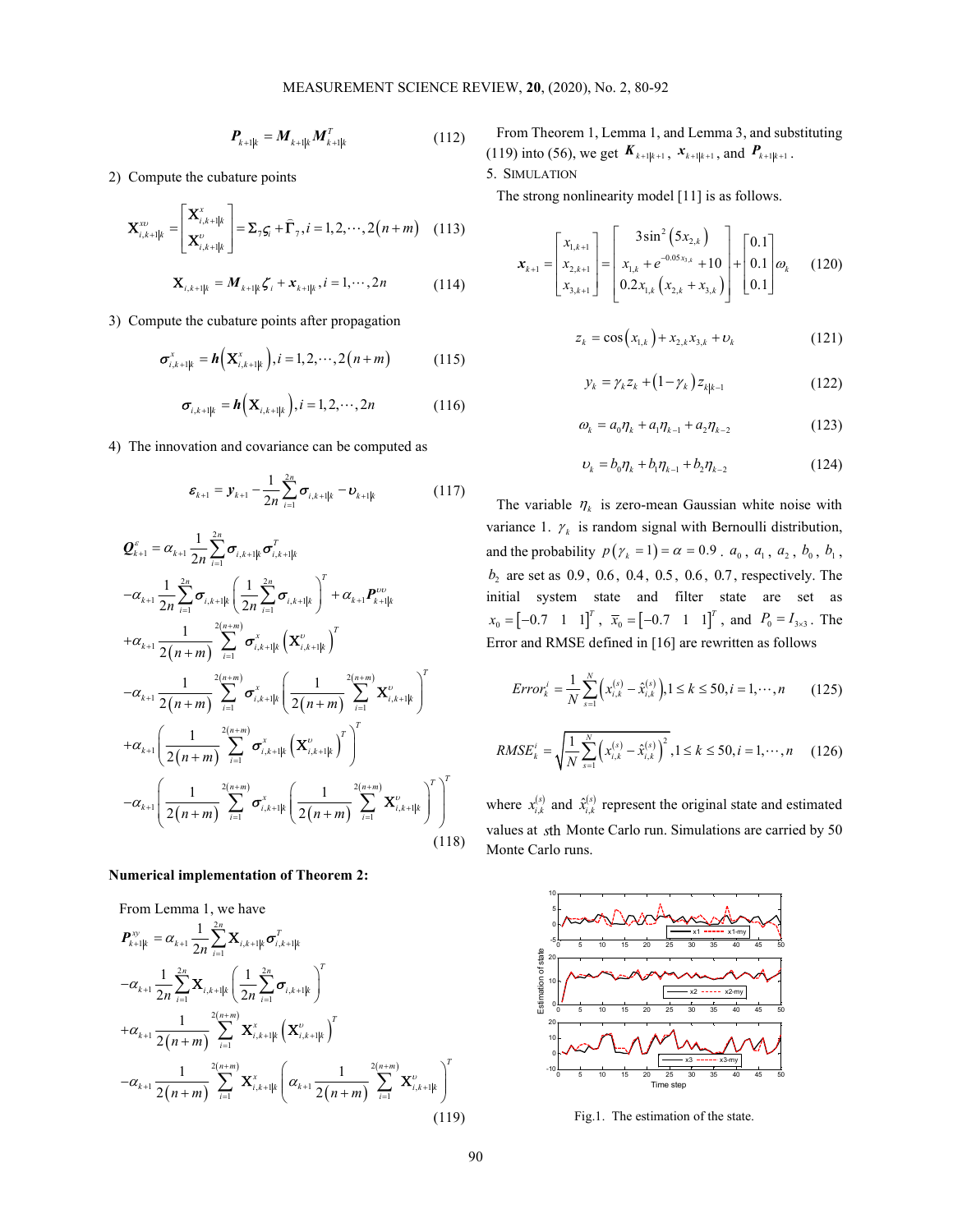

Fig.2. The Error.



Fig.3. The RMSE.



Fig.4. Comparison of the Error.



Fig.5. Comparison of the RMSE.

From Fig.1. to Fig.3., we can conclude that the derived  $\frac{x}{(x+my)}$ ,  $\frac{1}{x}$  algorithm can form a valid estimate. In Fig.1. to Fig.3., the estimated effect of the first state may be not very good, which is determined by the system, and it is consistent with the  $\frac{1}{2}$   $\frac{1}{2}$   $\frac{1}{2}$   $\frac{1}{2}$   $\frac{1}{2}$   $\frac{1}{2}$   $\frac{1}{2}$   $\frac{1}{2}$   $\frac{1}{2}$   $\frac{1}{2}$   $\frac{1}{2}$   $\frac{1}{2}$   $\frac{1}{2}$   $\frac{1}{2}$   $\frac{1}{2}$   $\frac{1}{2}$   $\frac{1}{2}$   $\frac{1}{2}$   $\frac{1}{2}$   $\frac{1}{2}$   $\frac{1}{2}$   $\frac{1}{2}$  algorithm and the algorithm in [16] generalized based on EKF. Obviously, the derived algorithm can obtain higher  $\frac{1}{6}$   $\frac{1}{30}$   $\frac{1}{15}$   $\frac{1}{20}$   $\frac{1}{25}$   $\frac{1}{30}$   $\frac{1}{35}$   $\frac{1}{40}$   $\frac{1}{45}$   $\frac{1}{50}$  estimation accuracy, which shows that it is necessary to design the nonlinear filtering algorithm for nonlinear systems directly compared to extending the conclusions of linear  $\frac{x_{3-my}}{x_{3-my}}$  are systems to nonlinear systems based on EKF.

In this paper, considering finite-step correlated noises and packet loss, a nonlinear Gaussian filtering algorithm is derived, and subsequently, corresponding numerical  $x_1$ -my  $x_2$  realization is also given. By using a strong nonlinearity model, we verified the validity of the proposed algorithm.

#### **REFERENCES**

- [1] Zhao, Y.B., Kang, Y., Liu, G.P., Rees, D. (2011). Stochastic stabilization of packet-based networked  $\frac{1}{2}$   $\frac{1}{2}$   $\frac{1}{2}$   $\frac{1}{2}$   $\frac{1}{2}$   $\frac{1}{2}$   $\frac{1}{2}$   $\frac{1}{2}$   $\frac{1}{2}$   $\frac{1}{2}$   $\frac{1}{2}$   $\frac{1}{2}$   $\frac{1}{2}$   $\frac{1}{2}$   $\frac{1}{2}$   $\frac{1}{2}$   $\frac{1}{2}$   $\frac{1}{2}$   $\frac{1}{2}$   $\frac{1}{2}$   $\frac{1}{2}$   $\frac{1}{2}$   $\frac{1}{\text{logmin}}$  Computing, Information and Control, 7 (5), 2441-2455.
- [2] Chen, G., Xia, J., Zhuang, G., Zhao, J. (2018). Improved delay-dependent stabilization for a class of  $\frac{1}{2}$   $\frac{1}{2}$   $\frac{1}{2}$   $\frac{2}{3}$   $\frac{25}{25}$   $\frac{30}{35}$   $\frac{35}{40}$   $\frac{45}{50}$   $\frac{50}{20}$   $\frac{1}{2}$  networked control systems with nonlinear perturbations and two delay components. Applied Mathematics and Computation, 316, 1-17.
	- [3] Zhang, H., Shi, Y., Wang, J., Chen, H. (2018). A new delay-compensation scheme for networked control  $\mathbb{R}^{x_1 \text{ may}}$  systems in controller area networks. IEEE Transactions on Industrial Electronics, 65 (9), 7239-7247.
- $\frac{1}{6}$  5 10 15 20 25 30 35 40 45 50 [4] Bar-Shalom, Y., Li, X.R., Kirubarajan, T. (2004). Estimation with Applications to Tracking and  $N$ avigation: Theory Algorithms and Software. John Wiley & Sons.
- $\begin{bmatrix} 5 \end{bmatrix}$  Nørgaard, M., Poulsen, N.K., Ravn, O. (2000). New  $\text{d}$  developments in state estimation for nonlinear systems. Automatica, 36 (11), 1627-1638.  $x3-17$ ]
- $\frac{1}{6}$   $\frac{1}{30}$   $\frac{1}{10}$   $\frac{1}{30}$   $\frac{1}{25}$   $\frac{1}{30}$   $\frac{1}{30}$   $\frac{1}{45}$   $\frac{1}{50}$   $\frac{1}{60}$   $\frac{1}{30}$   $\frac{1}{10}$   $\frac{1}{10}$   $\frac{1}{10}$   $\frac{1}{10}$   $\frac{1}{10}$   $\frac{1}{10}$   $\frac{1}{10}$   $\frac{1}{10}$   $\frac{1}{10}$   $\$ Time step **problems**. In 39th IEEE Conference on Decision and Control. IEEE, 2, 1218-1223.
	- [7] Arasaratnam, I., Haykin, S. (2009). Cubature Kalman filters. IEEE Transactions on Automatic Control, 54 (6), 1254-1269.
- $\begin{bmatrix}\n x_1 + ny \\ x_1 + iy_1\n \end{bmatrix}$  [8] Doucet, A., Godsill, S., Andrieu, C. (2000). On sequential Monte Carlo sampling methods for Bayesian  $\frac{6}{15}$   $\frac{1}{10}$   $\frac{1}{15}$   $\frac{1}{20}$   $\frac{2}{25}$   $\frac{30}{25}$   $\frac{40}{45}$   $\frac{45}{50}$   $\frac{50}{20}$   $\frac{1}{15}$   $\frac{1}{10}$   $\frac{1}{10}$   $\frac{1}{10}$   $\frac{1}{10}$   $\frac{1}{10}$   $\frac{1}{10}$   $\frac{1}{10}$   $\frac{1}{10}$   $\frac{1}{10}$   $\frac{1}{10$  $[8]$ 
	- [9] Chui, C.K., Chen, G. (1989). Kalman filtering with real  $\frac{x^{2+17}}{1}$  time applications. *Applied Optics*, 28, 1841.
- [10] Wang, X., Liang, Y., Pan, Q., Yang, F. (2012). A <sup>0</sup> <sup>5</sup> <sup>10</sup> <sup>15</sup> <sup>20</sup> <sup>25</sup> <sup>30</sup> <sup>35</sup> <sup>40</sup> <sup>45</sup> <sup>50</sup> **6** Gaussian approximation recursive filter for nonlinear  $\lim_{x \to m_y}$  systems with correlated noises. *Automatica*, 48 (9), 2290-2297.
- [11] Chang, G. (2014). Alternative formulation of the <sup>0</sup> 5 <sup>10</sup> <sup>15 20</sup> <sup>25</sup> <sup>30</sup> <sup>35</sup> <sup>40</sup> <sup>45 50</sup> Kalman filter for correlated process and observation noise. IET Science, Measurement & Technology, 8 (5), 310-318.